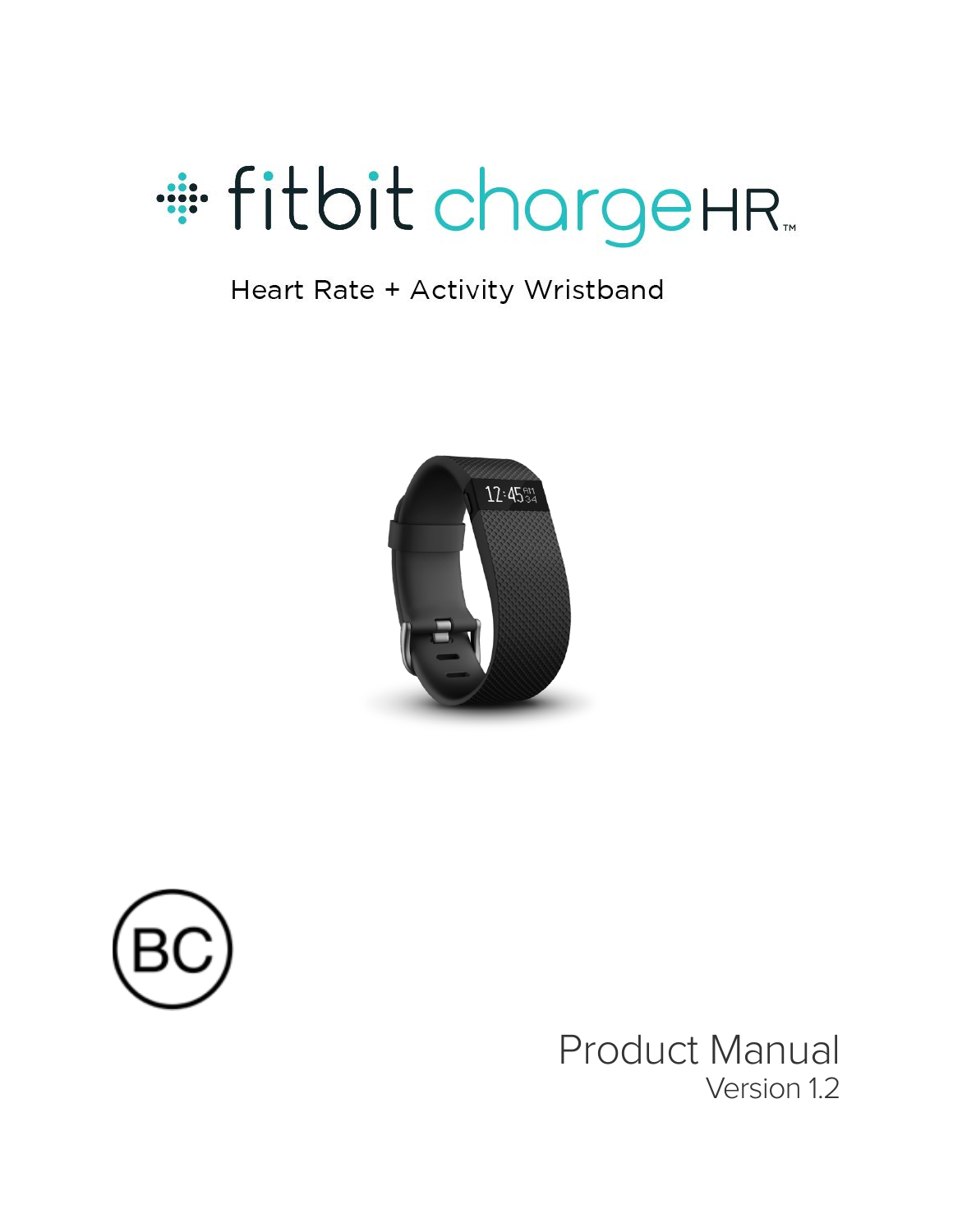# Table of Contents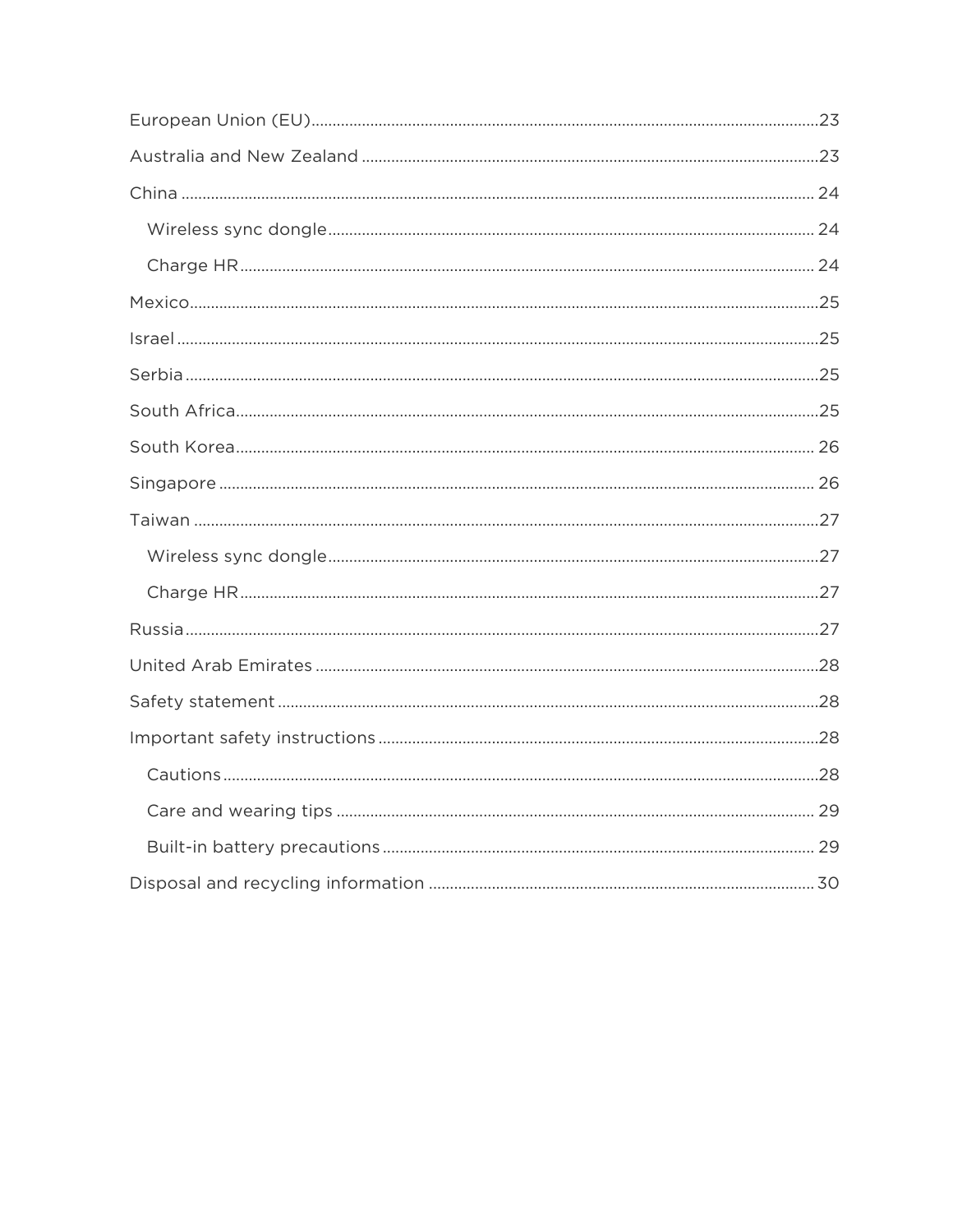# <span id="page-4-0"></span>Getting Started

Make every beat count with Charge HR™—an advanced tracking wristband that gives you automatic, continuous heart rate and activity tracking right on your wrist—all day, during workouts and beyond.

### What you'll find in the box

Your Charge HR box includes:







Charge HR wristband Charging cable Wireless sync

dongle

### What's in this document

This manual gets you started quickly with setting up your tracker. Setup ensures that your tracker can synchronize its data with fitbit.com or the Fitbit app, where you can get detailed information on your stats, view historical trends, log food, and more. As soon as setup is complete you're ready to start moving.

The remainder of the manual walks you through every function on your Charge HR and also explains how to update your tracker when free firmware updates are available. Throughout the manual you'll notice that for tasks that can be done on the fitbit.com dashboard or the Fitbit app, only the fitbit.com instructions appear—if you have the Fitbit app for iOS, Android, or Windows, you can find instructions at https://help.fitbit.com.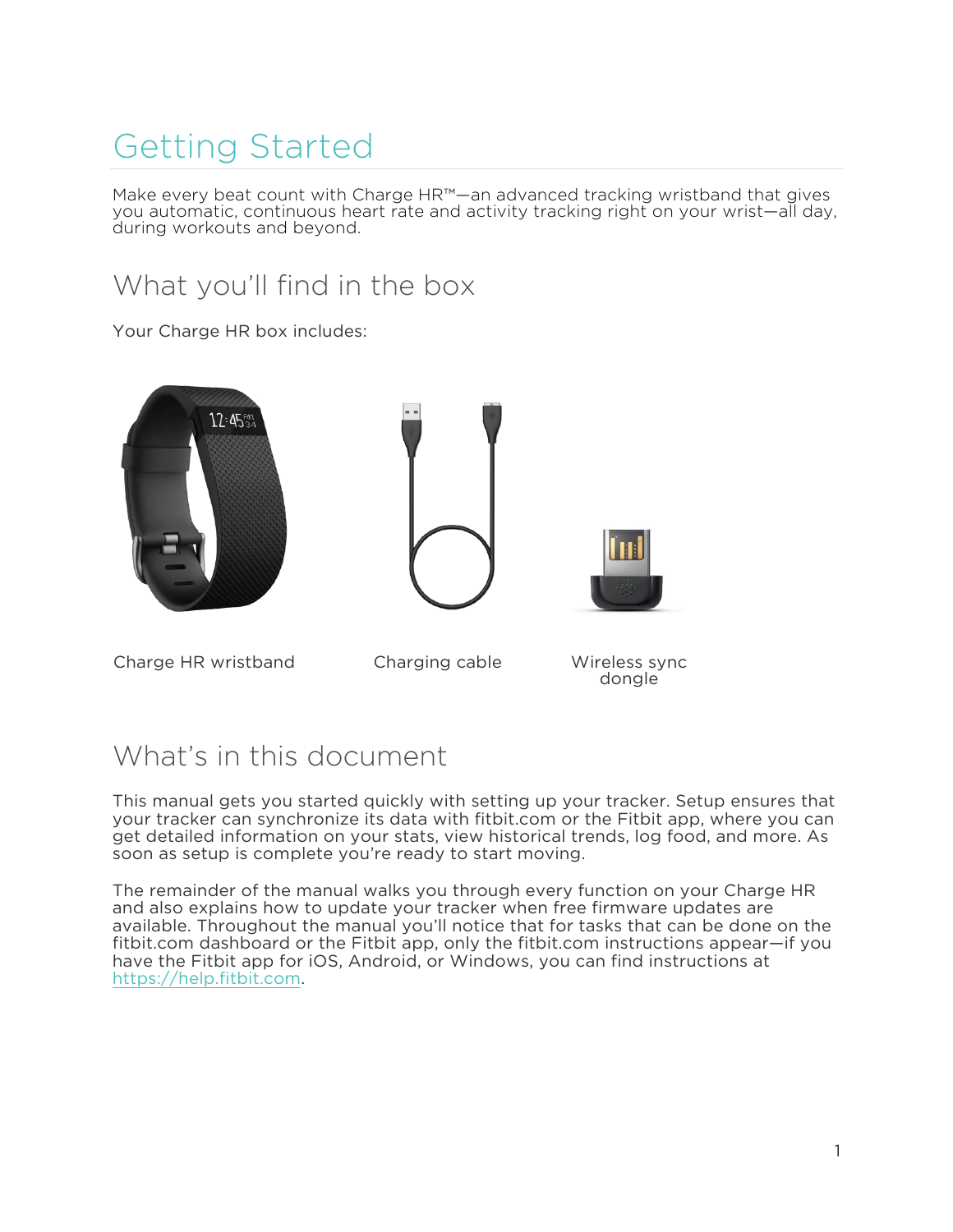# <span id="page-5-0"></span>Setting up your Fitbit Charge HR

You can set up your Charge HR using your computer or the Fitbit apps for iOS, Android, or Windows 10.

#### Setting up your tracker on your mobile device

The Fitbit app is compatible with more than 200 mobile devices that support iOS, Android, and Windows 10 operating systems.

To get started:

- 1. Make sure the Fitbit app is compatible with your mobile device by checking http://www.fitbit.com/devices.
- 2. Find the Fitbit app in one of these locations, depending on your device:
	- The Apple® App Store® for iOS devices such as an iPhone® or iPad®.
	- The Google Play™ Store for Android devices such as the Samsung® Galaxy® S5 and Motorola Droid Turbo.
	- The Microsoft® Windows Store for Windows 10 mobile devices such as the Lumia™ phone or Surface™ tablet.
- 3. Install the app. Note that you'll need an account with the applicable store before you can download even a free app such as Fitbit.
- 4. When the app is installed, open it and tap Join Fitbit to get started. You'll be guided through the process of creating a Fitbit account and connecting (pairing) your Charge HR to your mobile device. Pairing makes sure the tracker and mobile device can communicate with one another (sync their data).

Note that the personal information you're asked during setup is used to calculate your basal metabolic rate (BMR), which helps determine your estimated calorie expenditure. This information is private unless you go into your Privacy settings and opt to share age, height, or weight with Fitbit friends.

#### After setup you're ready to get moving.

#### Setting up your tracker on your PC (Windows 10)

If you don't have a mobile device, you can set up and sync your tracker on your Windows 10 PC using the same Fitbit app available for Windows mobile devices.

To get the app, click the Start button and open the Windows Store (called Store). Search for "Fitbit app." Note that if you've never downloaded an app from the store to your computer, you'll be prompted to create an account.

Open the app and follow the instructions to create a Fitbit account and set up your Charge HR. You can set up and sync wirelessly if your computer has Bluetooth®, otherwise you'll need to use the wireless sync dongle that came in the box with your Charge HR.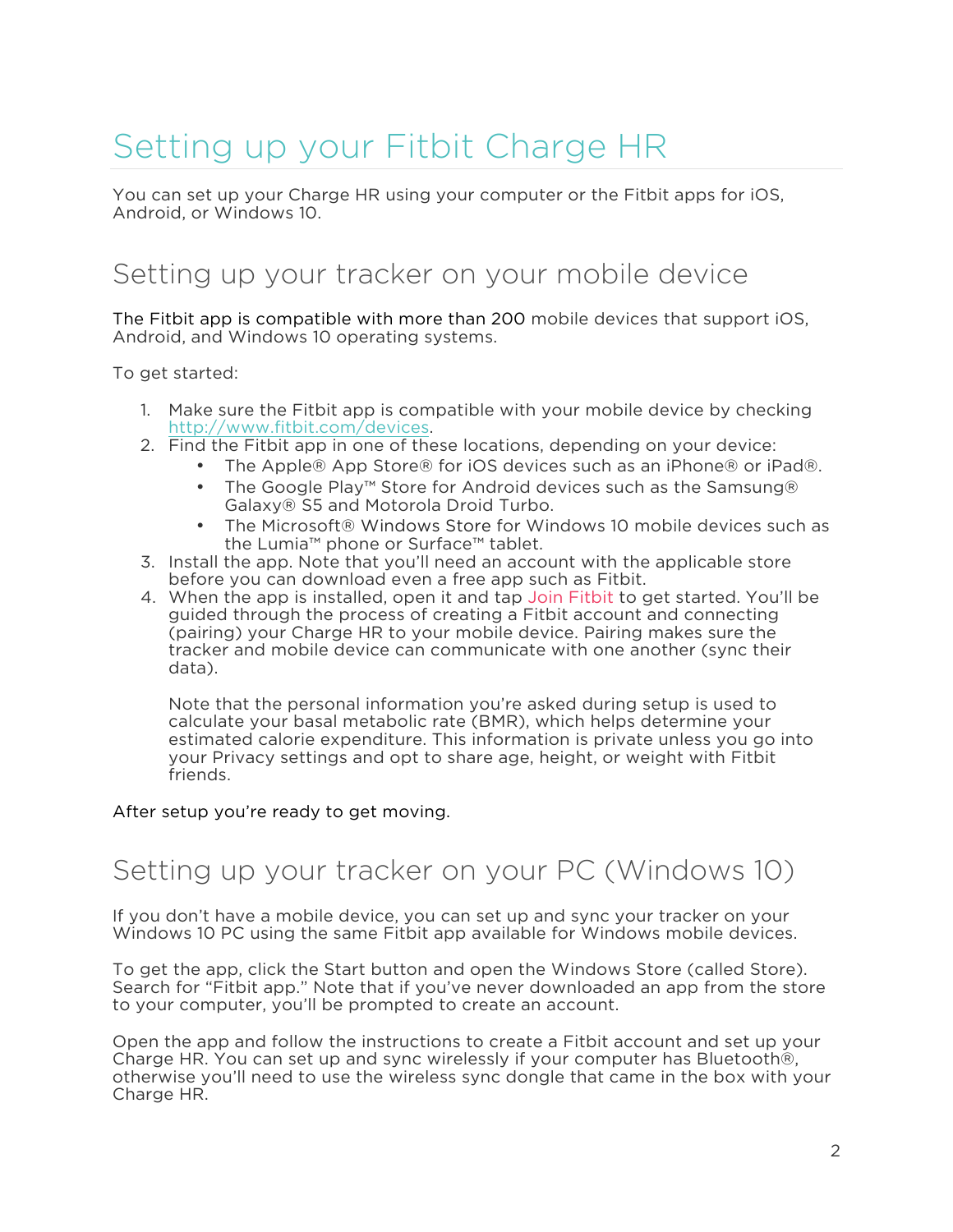#### <span id="page-6-0"></span>Setting up your tracker on your PC (Windows 8.1 and below)

If you don't have a compatible mobile device, you can set up your tracker with a computer and see your Fitbit stats on fitbit.com. To use this method you'll first install a free software application called Fitbit Connect that lets Charge HR sync its data with your fitbit.com dashboard.

To install Fitbit Connect and set up your tracker:

- 1. Go to http://www.fitbit.com/setup.
- 2. Scroll down and click the option to download.
- 3. When prompted, save the file that appears.
- 4. Double-click the file (FitbitConnect\_Win.exe). The Fitbit Connect installer opens.
- 5. Click Continue to move through the installer.
- 6. When prompted, choose Set up a New Fitbit Device.
- 7. Follow the onscreen instructions to create a Fitbit account and connect your tracker.

Note that the personal information you're asked during setup is used to calculate your basal metabolic rate (BMR), which helps determine your estimated calorie expenditure. This information is private unless you go into your Privacy settings and opt to share age, height, or weight with Fitbit friends.

#### Setting up your tracker on your Mac

If you don't have a compatible mobile device, you can set up your tracker with a computer and see your Fitbit stats on fitbit.com. To use this setup method you'll first install a free software application called Fitbit Connect that lets Charge HR sync its data with your fitbit.com dashboard.

To install Fitbit Connect and set up your tracker:

- 1. Go to http://www.fitbit.com/setup.
- 2. Scroll down and click the option to download. If the button does not correctly show your type of computer (for example, if it says "Download for Mac"), choose the correct type, then click the button.
- 3. When prompted, save the file that appears.
- 4. Double-click the file (Install Fitbit Connect.pkg). The Fitbit Connect installer opens.
- 5. Click Continue to move through the installer.
- 6. When prompted, choose Set up a New Fitbit Device.
- 7. Follow the onscreen instructions to create a Fitbit account and connect your Charge HR. Setup on a Mac can usually take place wirelessly via Bluetooth; if not you'll be prompted to plug in the wireless sync dongle that came with your tracker.

Note that the personal information you're asked during setup is used to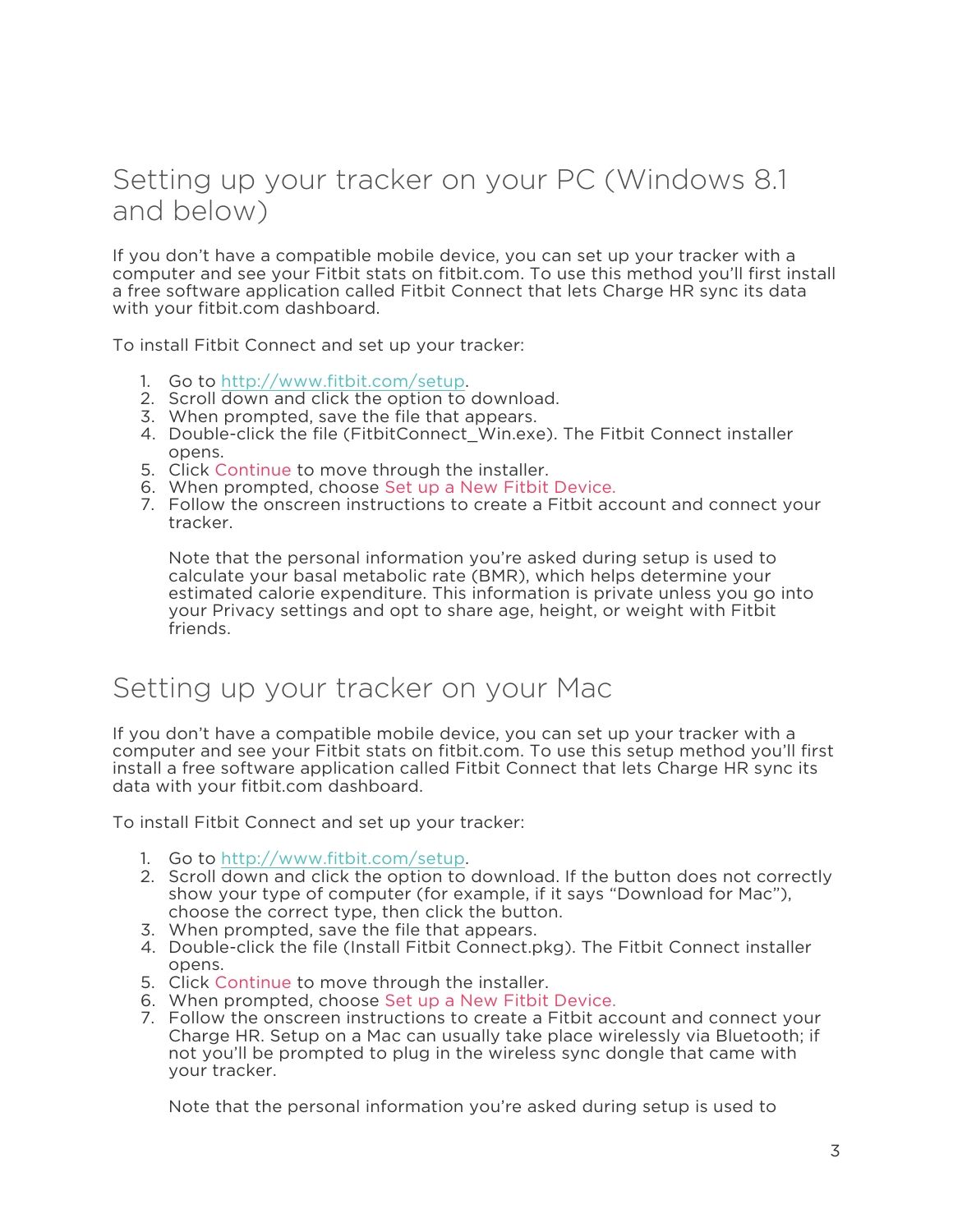<span id="page-7-0"></span>calculate your basal metabolic rate (BMR), which helps determine your estimated calorie expenditure. This information is private unless you go into your Privacy settings and opt to share age, height, or weight with Fitbit friends.

### Syncing your tracker data to your Fitbit account

Once you've set up and started using Charge HR, you'll need to make sure it regularly transfers (syncs) its data to Fitbit so you can track your progress, see your exercise history, earn badges, analyze your sleep logs, and more on your Fitbit dashboard. A daily sync is recommended but not required.

The Fitbit apps use Bluetooth Low Energy (BLE) technology to sync with your Fitbit tracker. Each time you open the app it will sync if the tracker is nearby, and the app will also sync periodically throughout the day if you have the all-day sync setting enabled. If you're running the Fitbit app on a Windows 10 PC that doesn't have Bluetooth, you'll need to make sure the tracker is connected to the computer.

Fitbit Connect on a Mac® also uses Bluetooth for syncing (if available), otherwise you'll need to make sure your wireless sync dongle is plugged into the computer. You can force Fitbit Connect to sync at any time or it will happen automatically every 15 minutes if:

- The tracker is within 20 feet of your computer.
- The computer is powered on, awake, and connected to the Internet.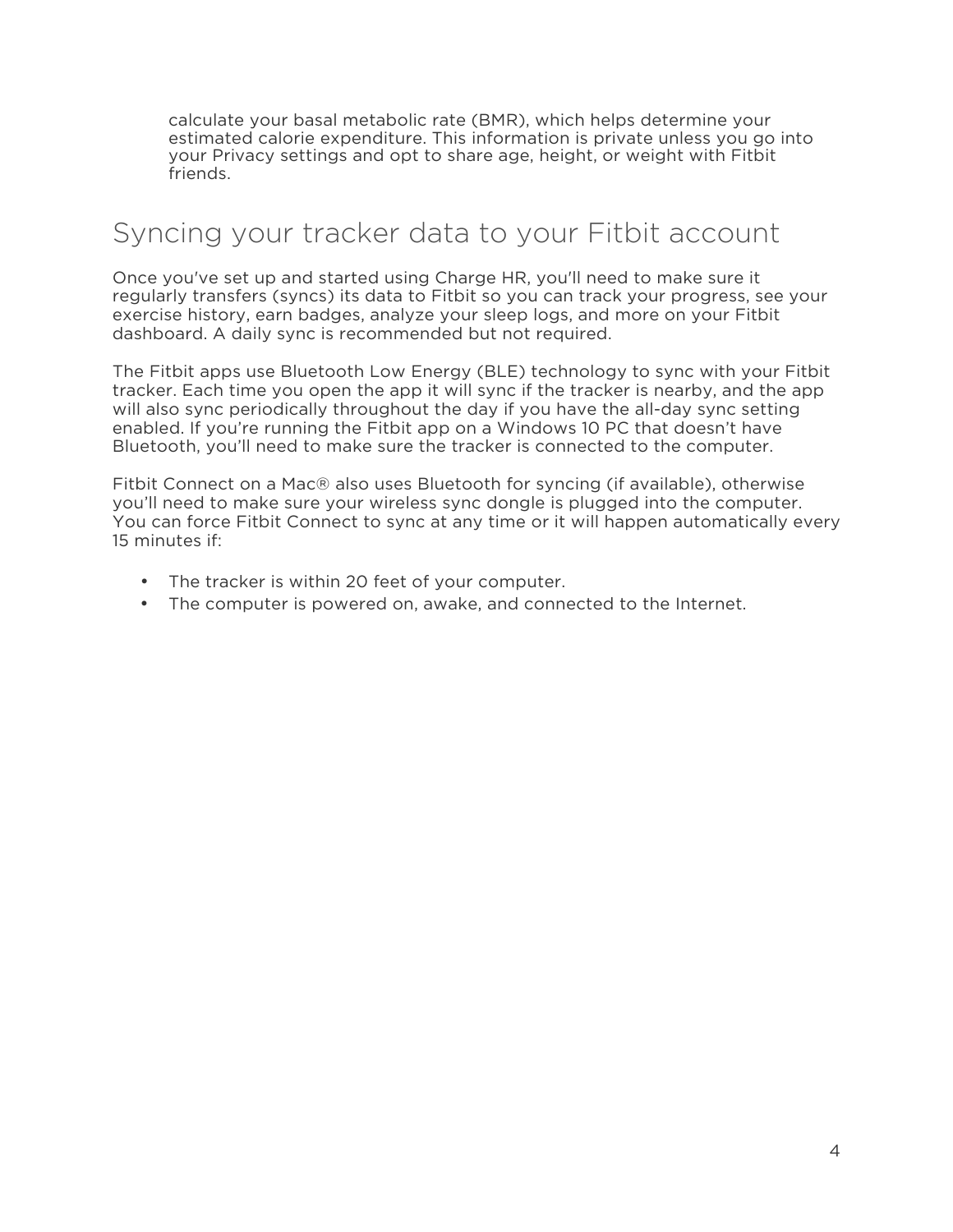# <span id="page-8-0"></span>Getting to know your Fitbit Charge HR

This section tells you how best to wear, charge, and care for your tracker.

### Wrist placement

Your Charge HR should be worn on your wrist. While it may track stats such as steps and floors when placed in a pocket or backpack, it is most accurate on the wrist. For all-day wear, your Charge HR should usually rest a finger's width below your wrist bone and lay flat (as you'd normally wear a watch).

As with all heart-rate tracking technology, whether a chest strap or a wrist-based sensor, accuracy is affected by personal physiology, location of wear, and type of movement. In other words, not every person will get a perfectly accurate reading with every type of exercise. For best heart rate accuracy keep these tips in mind:

- 1. Experiment with wearing the tracker higher on your wrist during exercise. Because blood flow in your arm increases the farther up you go, moving the tracker up a couple inches can improve the heart rate signal. Also, many exercises such as spinning cause you to bend your wrist frequently, which is more likely to interfere with the heart rate signal if the tracker is lower on your wrist.
- 2. Do not wear your tracker too tight; a tight band restricts blood flow, potentially affecting the heart rate signal. That being said, the tracker should also be slightly tighter (snug but not constricting) during exercise than during all-day wear.
- 3. With high-intensity interval training or other activities where your wrist is moving vigorously and non-rhythmically, the movement may prevent the sensor from finding an accurate heart rate. Similarly, with exercises such as weight lifting or rowing, your wrist muscles may flex in such a way that the band tightens and loosens during exercise. Try relaxing your wrist and staying still briefly (about 10 seconds), after which you should see an accurate heart rate reading.

#### Dominant or non-dominant wrist

To improve the accuracy of your Charge HR, we ask that you specify whether you're wearing it on the wrist of your dominant or non-dominant hand. Your dominant hand is the hand you use for most day-to-day activities, such as writing or throwing a ball. You can specify this setting in the Fitbit app or in the fitbit.com dashboard.

To make this choice using the fitbit.com dashboard:

- 1. Log in to fitbit.com.
- 2. Click the gear icon in the top-right corner of the dashboard.
- 3. Click Settings.
- 4. Using the navigation tabs on the left, find and specify the correct setting for Dominant Hand.
- 5. Sync your Charge HR to update your tracker with the new setting.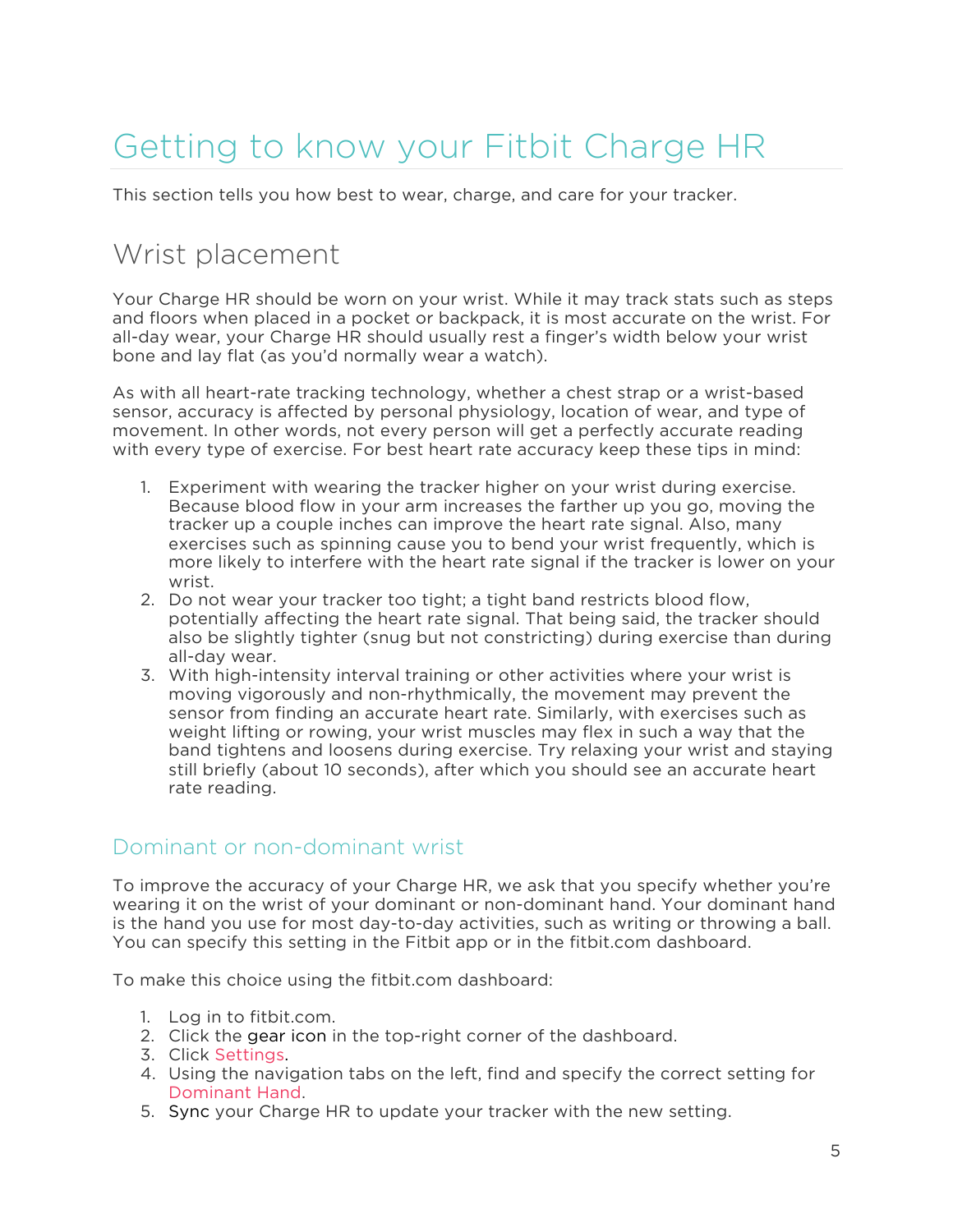- a. Click the Fitbit Connect icon near the date and time on your computer.
- b. Make sure your Charge HR is nearby and click Sync Now.

#### <span id="page-9-0"></span>Using Quick View

With Quick View you can check the time on your Charge HR without pressing the button. Just turn your wrist towards you and the time will appear for a few seconds.



To turn Quick View on or off:

- 1. Log into your fitbit.com dashboard and click the gear icon in the top right
- 2. Select Settings > Devices. If your account has multiple trackers, make sure the Charge HR is selected.
- 3. Turn Quick View on or off.

### Battery life and charging

With normal use, your fully charged Charge HR should last up to five days before needing a charge. You can check the level of your battery by logging into fitbit.com and clicking the gear icon on the top-right corner of the page.

#### Determining your current battery level

When you press the button on your Charge HR to cycle through your stats, the first screen will show a low battery icon if there is approximately one day or less of battery life remaining.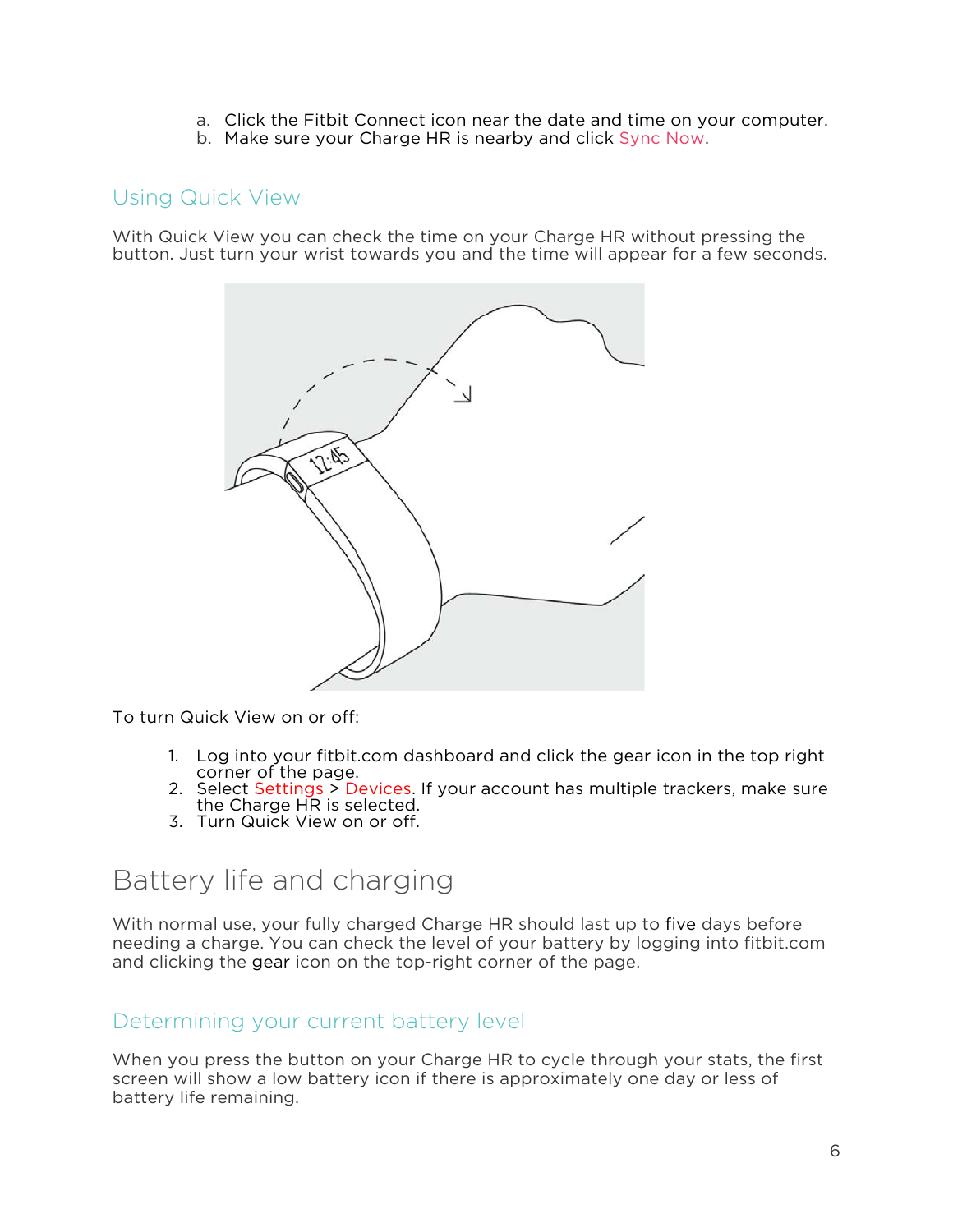<span id="page-10-0"></span>If you want to receive a mobile notification or email when your battery is low:

- 1. Log in to your fitbit.com dashboard.
- 2. Click the gear icon in the top-right corner of the page and select Settings.
- 3. Using the navigation tabs on the left, find Notifications and choose which ones you would like to receive.
- 4. Click Save.

#### Charging your tracker

To charge your Charge HR, plug the charging cable into the USB port on your computer or a UL-certified USB wall charger and plug the other end into the port on the back of the Charge HR.



Charging completely takes 1 to 2 hours.

#### Care instructions

It's important to clean and dry your Charge HR regularly. For instructions and more information see http://www.fitbit.com/productcare.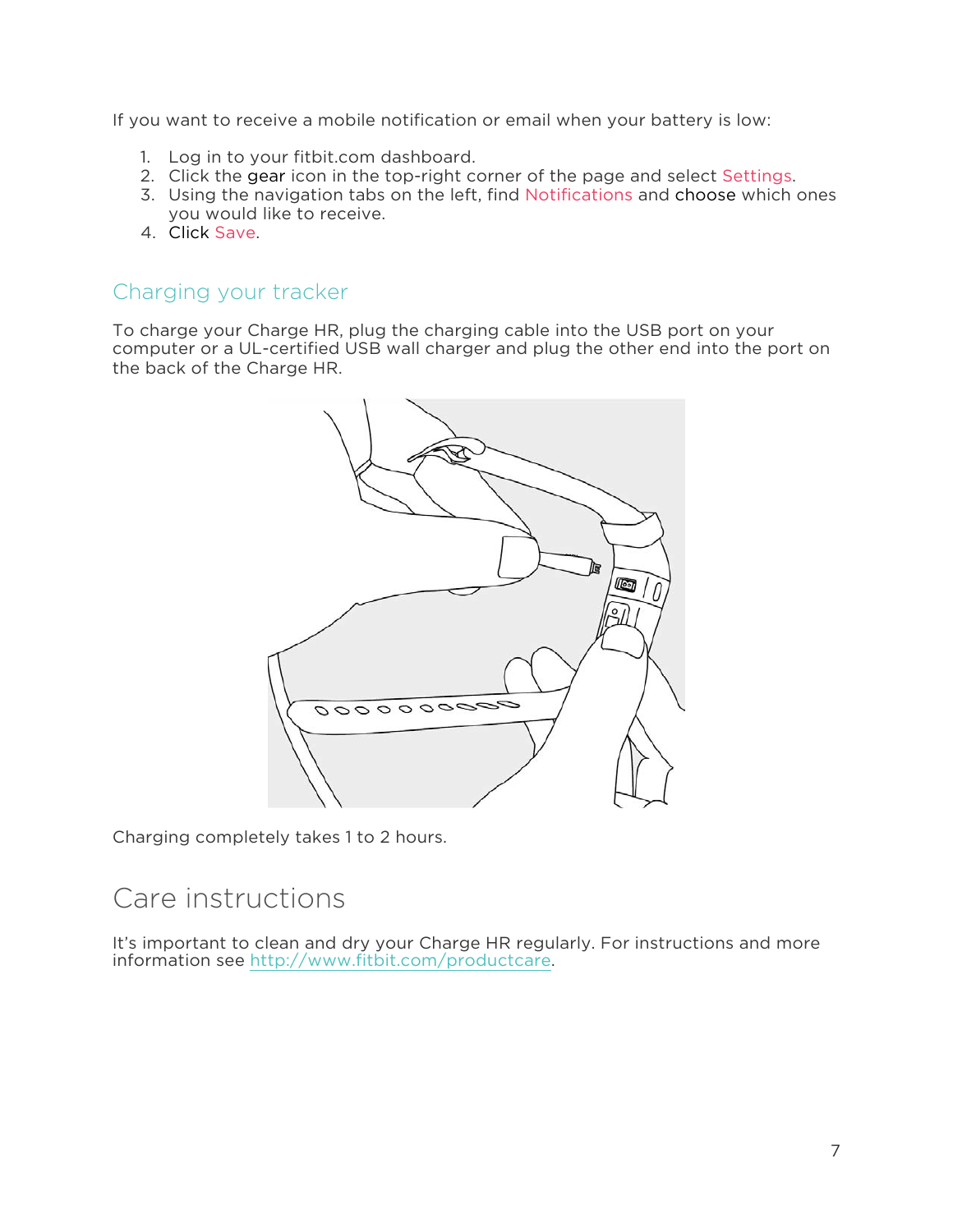# <span id="page-11-0"></span>Automatic tracking with Fitbit Charge HR

Your Charge HR has you covered day and night.

### Tracking all-day stats

Your Charge HR automatically tracks the following all-day stats:

- Steps taken
- Current heart rate
- Distance covered
- Calories burned
- Floors climbed

In addition to the stats displayed on your Charge HR, the following stats are also tracked but shown only on your fitbit.com dashboard or in the Fitbit app:

- Detailed heart rate history, including time spent in heart rate zones
- Active minutes
- Hours slept and quality of sleep

To scroll through your stats simply press the button on the side of your Charge HR. You'll see the time followed by an icon and stat in turn. If you have an alarm set, your display will also show the next alarm time.



When you sync your Charge HR, your all-day stats are uploaded to your fitbit.com dashboard.

Your Charge HR starts tracking your stats for the next day at midnight based on your time zone. Though your stats reset to zero at midnight, this does not delete the previous day's data; that data will be uploaded to fitbit.com the next time you sync your tracker.

You can adjust your time zone at www.fitbit.com/user/profile/edit.

### Using heart-rate zones

Heart-rate zones help you target the training intensity of your choice. Your tracker shows your current zone next to your heart rate, and on your Fitbit dashboard you can see your time spent in zones during a particular day or exercise. Three zones based on American Heart Association recommendations are available by default, or you can create a custom zone if you have a specific heart rate you're targeting.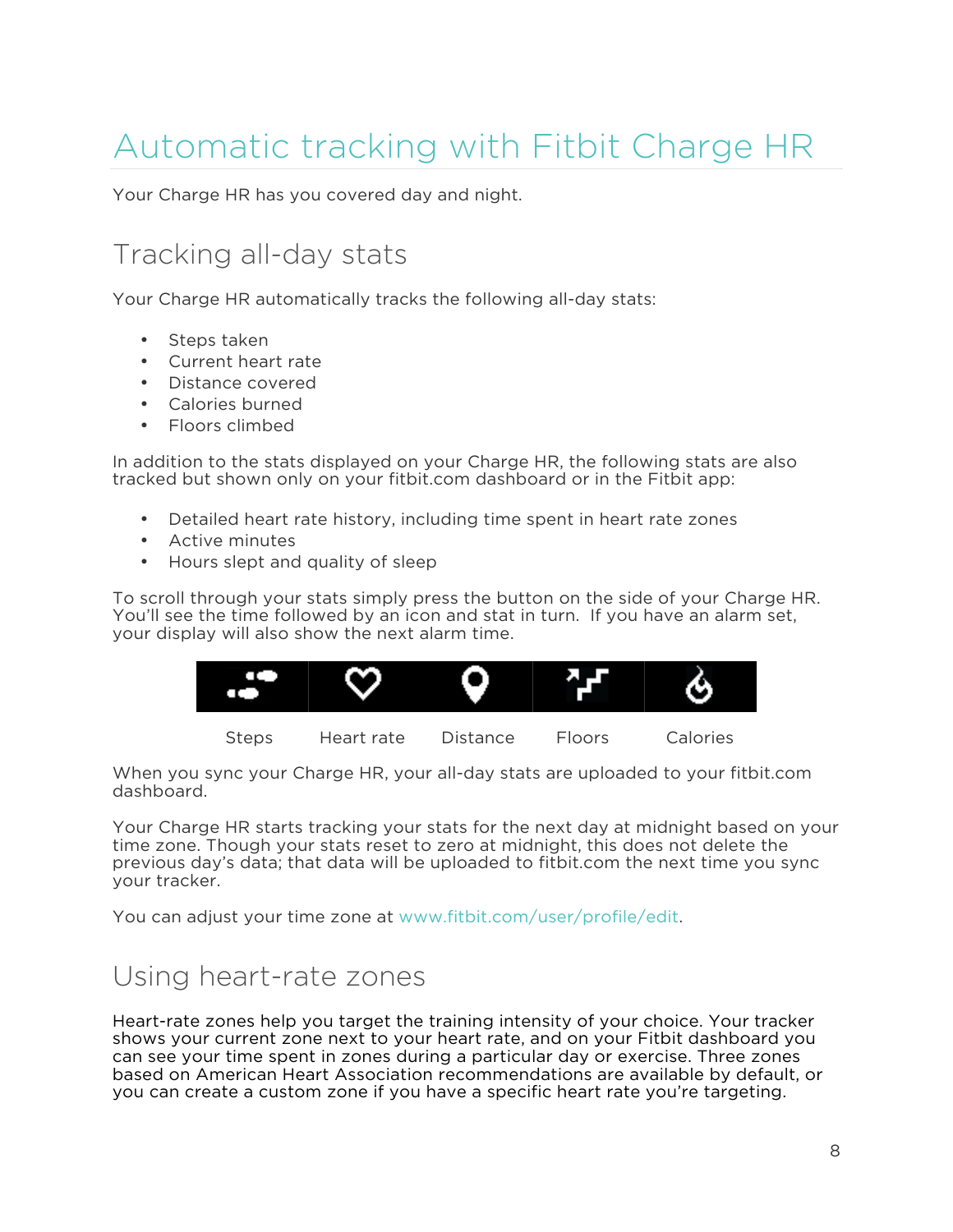#### Default heart-rate zones

Default heart-rate zones are calculated using your estimated maximum heart rate. Fitbit calculates your maximum heart rate with the common formula of 220 minus your age.

The heart icon you see next to your current heart rate tells you your zone:

Out of zone Fat burn Cardio Peak

- When you're out of zone, which means you're below 50% of your maximum heart rate, your heart rate may be elevated but not enough to be considered exercise.
- Fat Burn zone, which means your heart rate is between 50% and 69% of your maximum, is the low-to-medium intensity exercise zone and may be a good place to start for those new to exercise. It's called the Fat Burn zone because a higher percentage of calories are burned from fat, but the total calorie burn rate is lower.
- Cardio zone, which means your heart rate is between 70% and 84% of your maximum, is the medium-to-high intensity exercise zone. In this zone you're pushing yourself but not straining. For most people this is the exercise zone to target.
- Peak zone, which means your heart rate is 85% of your maximum or higher, is the high-intensity exercise zone. Peak zone is for short intense sessions that improve performance and speed.

At any time you can check your dashboard to see the amount of time you've spent in each zone.

#### Custom heart-rate zones

Instead of using the default heart rate zones you can configure a custom zone. When your heart rate is above or below your custom zone you'll see an outline of a heart, and when your heart rate is in your custom zone you'll see a solid heart.

To set a custom heart rate zone using the fitbit.com dashboard:

- 1. Log in to fitbit.com.
- 2. Click the gear icon in the top-right corner of the dashboard and select Settings.
- 3. Using the navigation tabs on the left, find Personal Info.
- 4. Find an option to create a custom heart rate zone and then specify the minimum and maximum heart rate for your custom zone.
- 5. Sync your Charge HR to update your tracker with the new setting:
	- a. Click the Fitbit Connect icon located near the date and time on your computer.
	- b. With your Charge HR nearby, click Sync Now.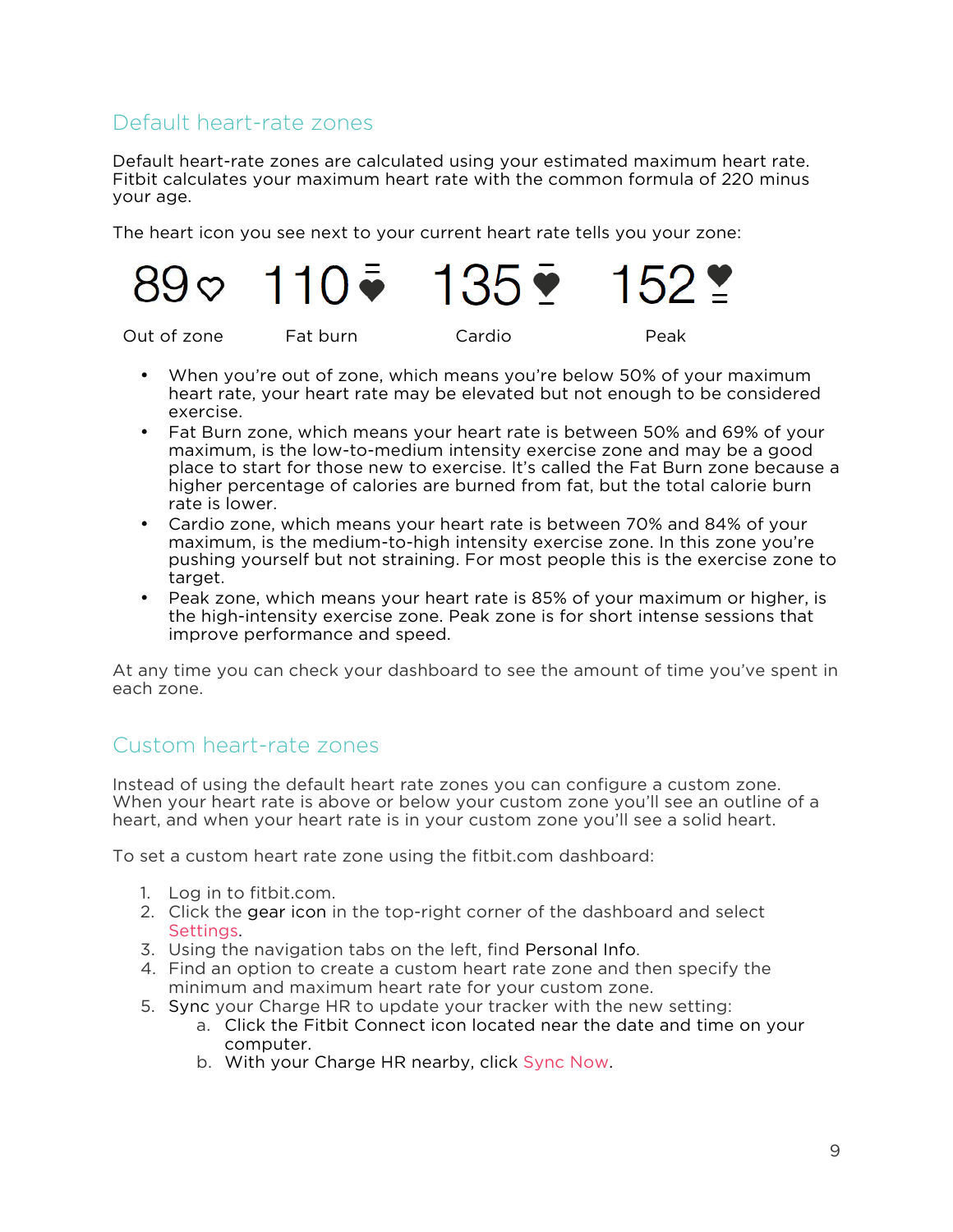<span id="page-13-0"></span>At any time you can check your dashboard to see the amount of time you've spent in your custom zone.

For more details about heart rate tracking, including links to relevant American Heart Association information, see our article on [https://help.fitbit.com.](http://help.fitbit.com/articles/en_US/Help_article/Heart-rate-FAQs)

### Tracking sleep

Your Charge HR automatically tracks the hours you sleep and your movement during the night to help you understand your sleep quality. You don't need to press any buttons or otherwise enter a "sleep mode" to begin tracking sleep. Simply wear your Charge HR to bed.

To see your sleep data, sync your tracker and then view the fitbit.com dashboard or Fitbit app. On the dashboard you can look at the sleep tiles or go to Log > Sleep. In the Fitbit app, tap your sleep tile. If you choose, you can also set a goal for number of hours slept.

#### Tracking a daily activity goal

Your Charge HR is designed to track your progress towards a goal that you define on your fitbit.com dashboard. A progress bar below your goal keeps you motivated throughout the day. When you reach your goal your Charge HR will vibrate and flash to celebrate.

By default, the daily goal is set to 10,000 steps per day. You can set a daily goal for steps taken, distance traveled, calories burned, or floors climbed.

#### Changing your goal

If you want to track a different daily goal, you can choose a goal from the Fitbit app or in the fitbit.com dashboard.

To choose your goal from the dashboard:

- 5. Log in to your fitbit.com dashboard.
- 6. Click the gear icon in the top-right corner of the page.
- 7. Click Settings.
- 8. Select your tracker and then find and edit the Daily Goal Progress setting.
- 9. Sync your Charge HR to update your tracker with the new goal:
	- a. Click the Fitbit Connect icon located near the date and time on your computer.
	- b. With your Charge HR nearby, click Sync Now.

#### Setting a value for your daily goal

You can set a specific value for your daily goal in the Fitbit app or on the fitbit.com dashboard. For example, instead of the default daily goal value of 10,000 steps per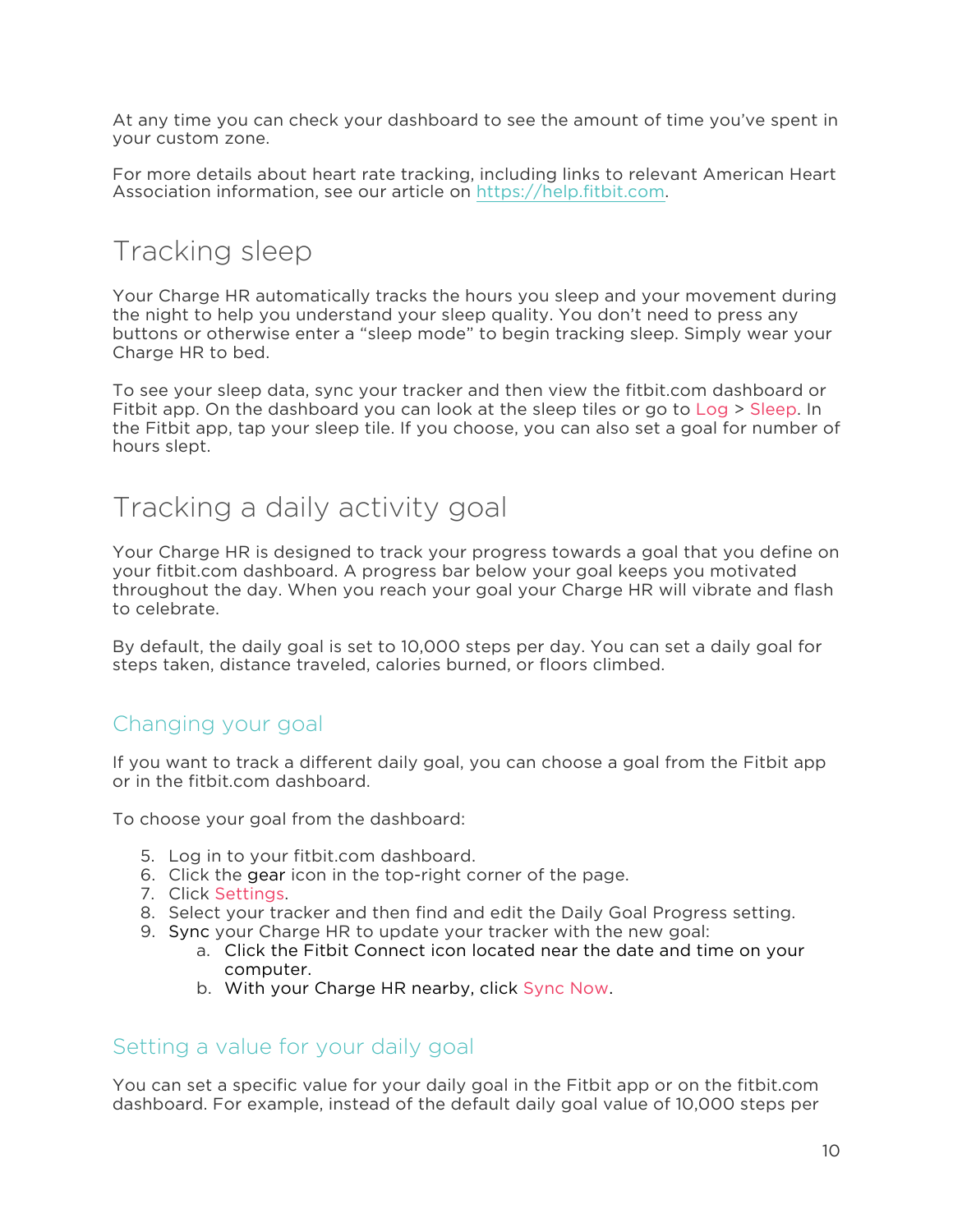day, you may want your Charge HR to vibrate and flash when you reach 15,000 steps per day. To change your goal value:

- 1. Log into your fitbit.com dashboard.
- 2. Find the tile that corresponds to your goal.
- 3. Click the gear icon in the lower left corner of the tile.
- 4. Change your Daily Goal value and click Save.
- 5. Sync your Charge HR to update your tracker with the new value you have chosen.
	- a. Click the Fitbit Connect icon located near the date and time on your computer.
	- b. With your Charge HR nearby, click Sync Now.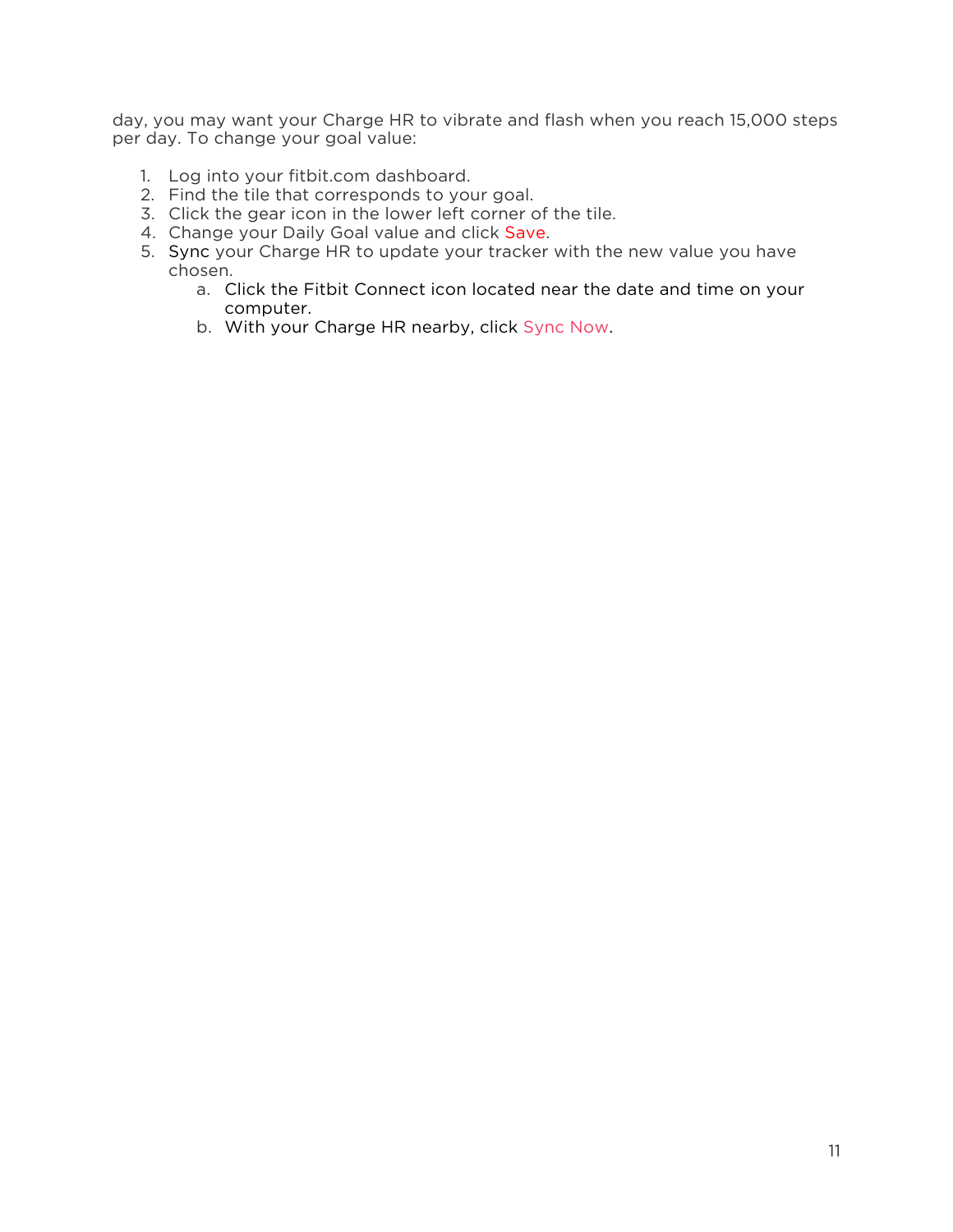# <span id="page-15-0"></span>Tracking Exercise with Fitbit Charge HR

Charge HR will automatically detect many exercises and record them in your exercise history using our SmartTrack™ feature. For more precision you can also tell your tracker when exercise starts and stops and see a workout summary right on your wrist. All workouts appear in your exercise history for deeper analysis and comparison.

### Using SmartTrack

Our SmartTrack feature automatically recognizes and records select exercises to ensure you get credit for your most active moments of the day. When you sync your tracker after a SmartTrack-detected exercise, you can find several stats in your exercise history including duration, calories burned, impact on your day, and more.

By default SmartTrack detects continuous movement at least 15 minutes in length. You can increase the minimum duration or disable SmartTrack for one or more exercise types.

SmartTrack does not record more precise exercise stats. If you want to track a specific exercise with precise stats, you should use exercise mode on your Charge HR.

For more information about customizing and using SmartTrack, see [help.fitbit.com.](http://help.fitbit.com/articles/en_US/Help_article/SmartTrack-FAQs)

#### Using exercise mode

Exercise mode works similar to the trip mode on a car's odometer. For example, if you put your tracker in exercise mode and use an elliptical machine, you can view stats measured for that exercise, such as heart rate and calories burned. When you end exercise mode and sync your data, you'll see an entry for a "Workout" exercise on your dashboard. The entry provides a summary of the activity's stats as well as a minute-by-minute graph.

To use exercise mode:

- 1. Press and hold the button until a stopwatch icon appears. Your tracker vibrates, the timer starts counting immediately, and elapsed time is shown.
- 2. To view stats being tracked during the exercise, press the button to advance through the stats, which appear in the following order:
	- Elapsed time
	- Current heart rate and heart rate zone
	- Calories burned
	- Steps taken
	- Distance covered
	- Floors climbed
	- Time of day
- 3. When you finish the activity, press and hold the button to end exercise mode.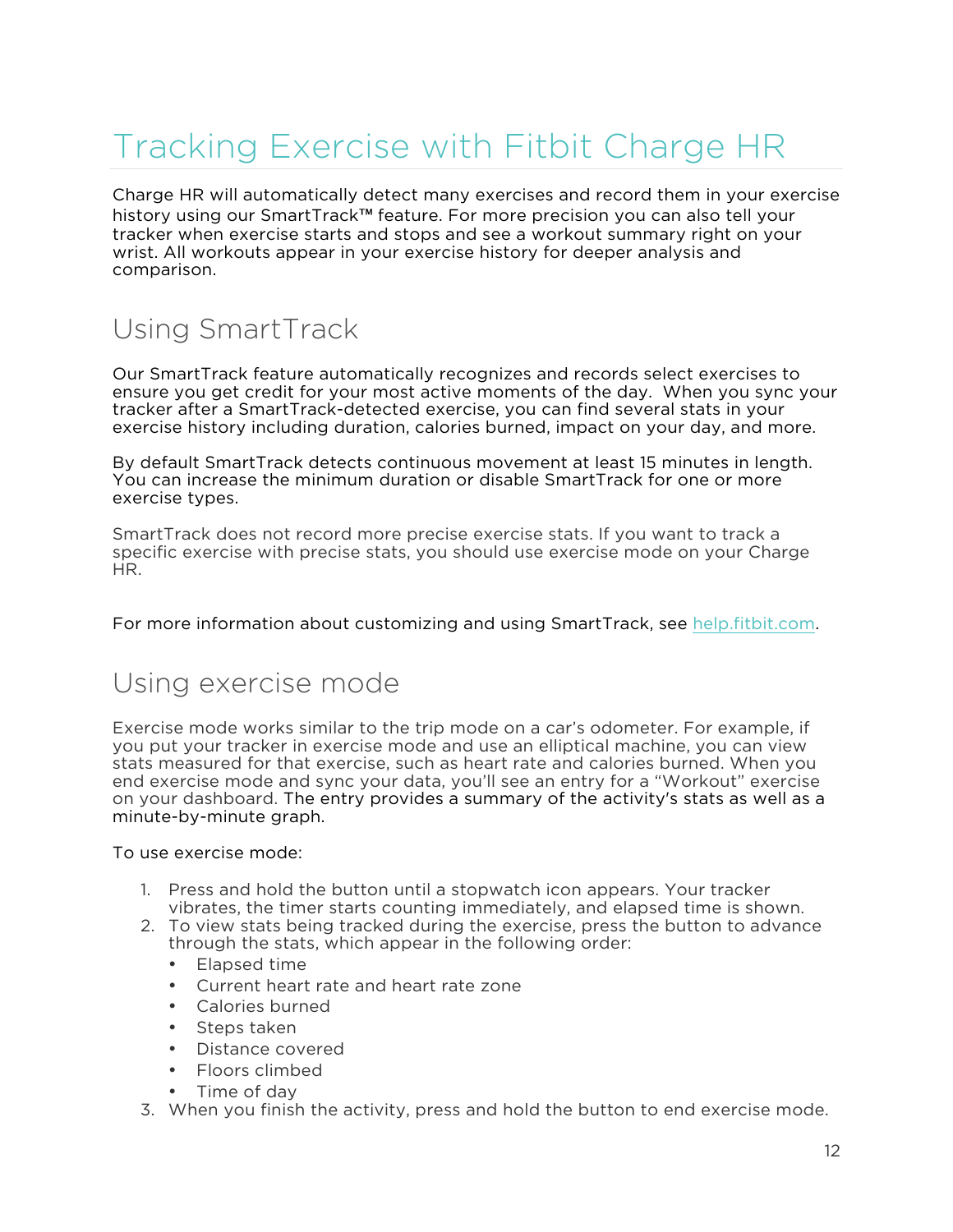- 4. Sync your tracker to see your exercise in your activity history:
	- a. Click the Fitbit Connect icon located near the date and time on your computer.
	- b. With your Charge HR nearby, click Sync Now.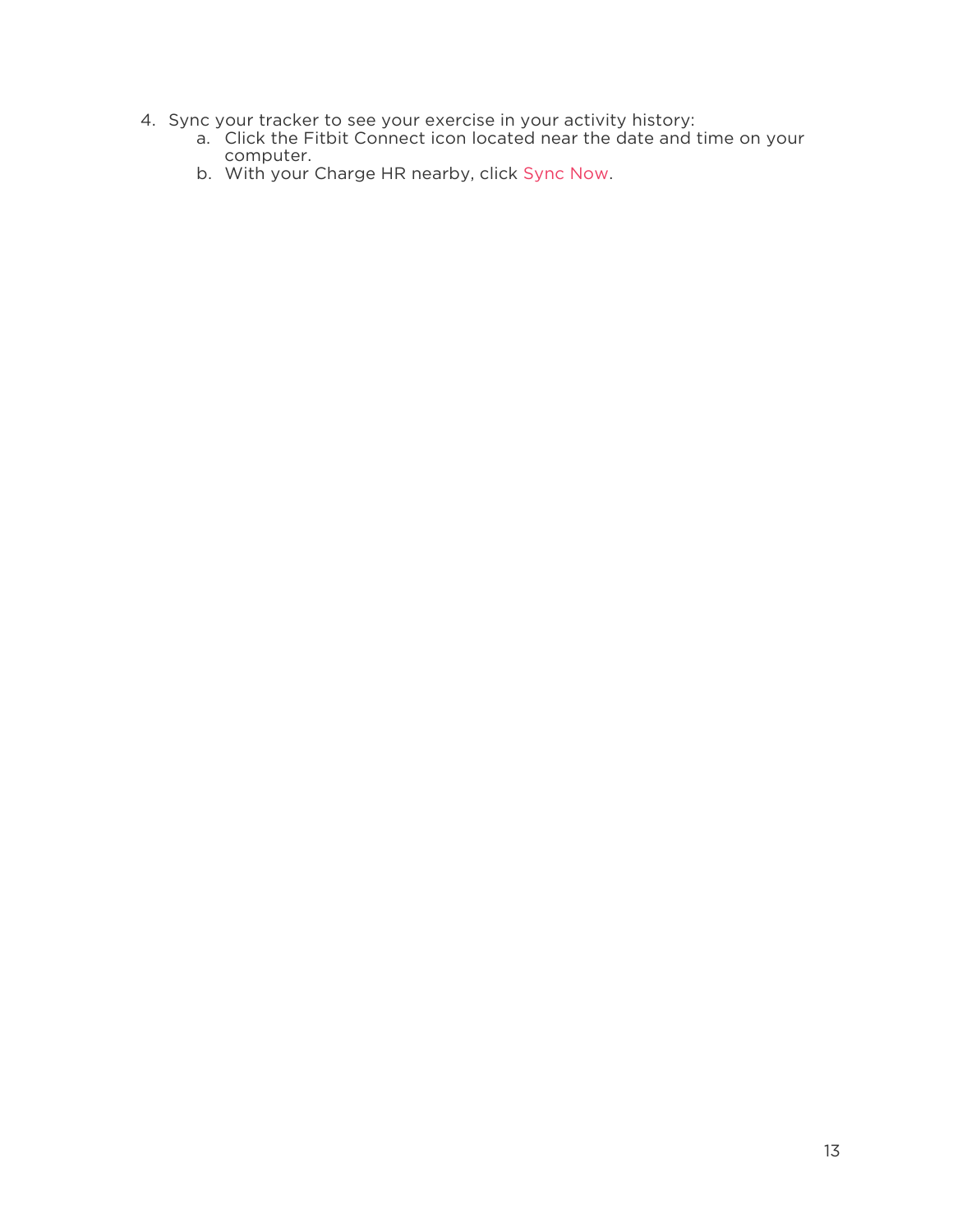# <span id="page-17-0"></span>Using Silent Alarms

Your Charge HR can gently vibrate to wake or alert you with its silent alarm feature. Silent alarms can be configured to recur every day or on particular days of the week. You can create up to 8 silent alarms.

#### Setting silent alarms

You can add, edit, and delete silent alarms from the Fitbit app or in the fitbit.com dashboard.

To set silent alarms using your fitbit.com dashboard:

- 1. Log in to your fitbit.com dashboard.
- 2. Click the gear icon in the top right corner of the page.
- 3. Click Settings and find Silent Alarms.
- 4. Click the Add Alarm button.
- 5. Enter the time you want the alarm to alert you.
- 6. Choose how often you want the alarm to occur:
	- a. Once Your alarm will alert you at the specified time and not repeat.
	- b. Repeats Choose which days you want this alarm to repeat every week.
- 7. Click Save.
- 8. Sync your Charge HR to update your tracker with the new alarms:
	- a. Click the Fitbit Connect icon located near the date and time on your computer.
	- b. With your Charge HR nearby, click Sync Now.

### Dismissing silent alarms

When your silent alarm goes off, your Charge HR will vibrate and the screen will flash. This notification will repeat several times until dismissed. You can dismiss the alarm by pressing the button on the side of the Charge HR.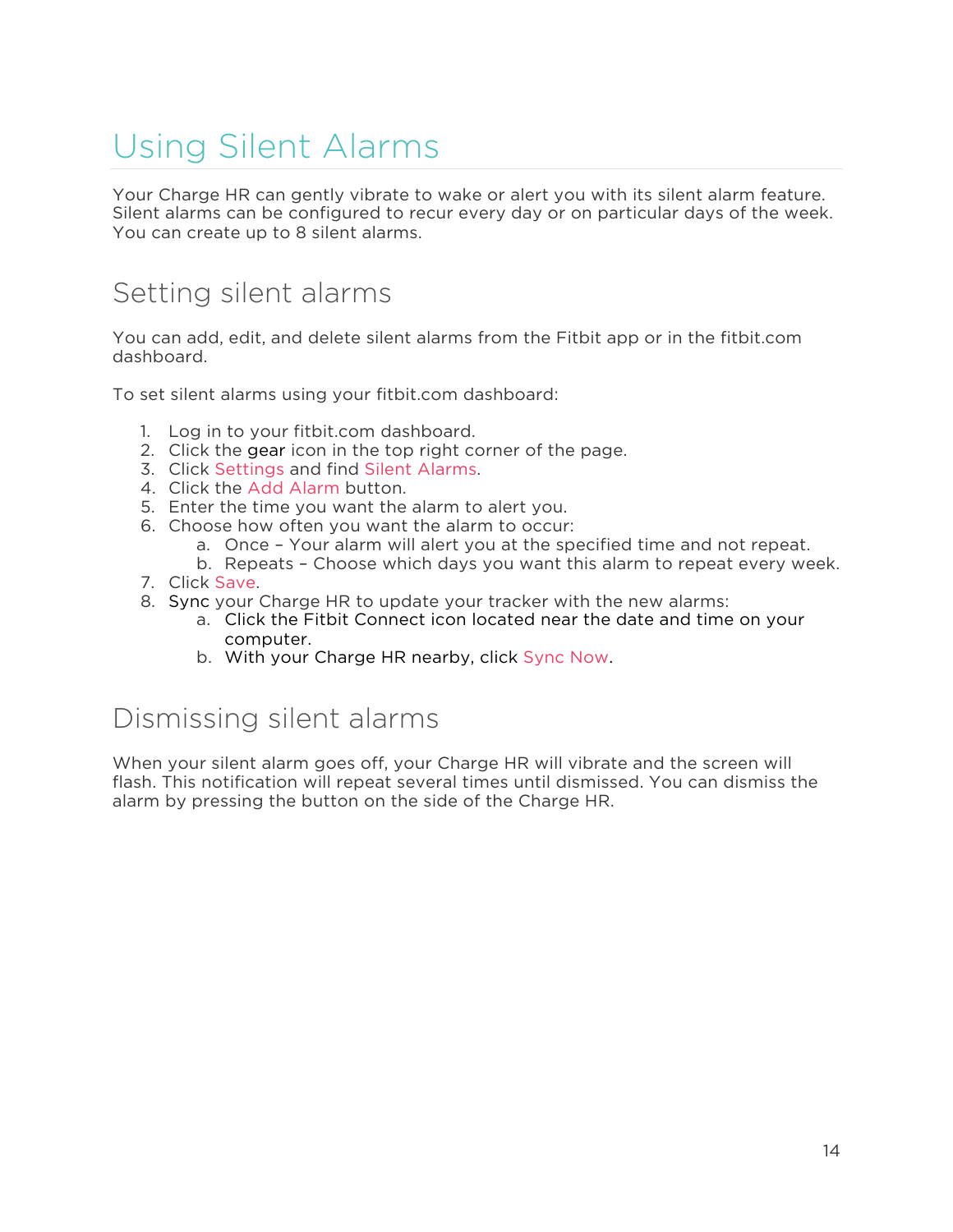# <span id="page-18-0"></span>Receiving Call Notifications

Over 200 compatible mobile devices let you receive incoming phone call notifications on your Charge HR. To determine whether your device supports this feature, go to http://www.fitbit.com/devices.

### Enabling call notifications

To enable call notifications on your Charge HR:

- 1. Verify that Bluetooth is enabled on your mobile device.
- 2. Open the Fitbit app on your mobile device and tap the tracker tile at the top of the mobile dashboard.
- 3. Enable Call Notifications and follow the onscreen instructions.

#### Managing call notifications

When you receive a phone call, your Charge HR vibrates once and the incoming number or name (if the contact is in your address book) scrolls across the display.

The notification scrolls for 10 seconds or, for a phone call, until the call is answered. You can dismiss the notification at any time by pressing the button on your Charge HR.

Note that if you receive a call while your tracker is syncing, a notification will not appear.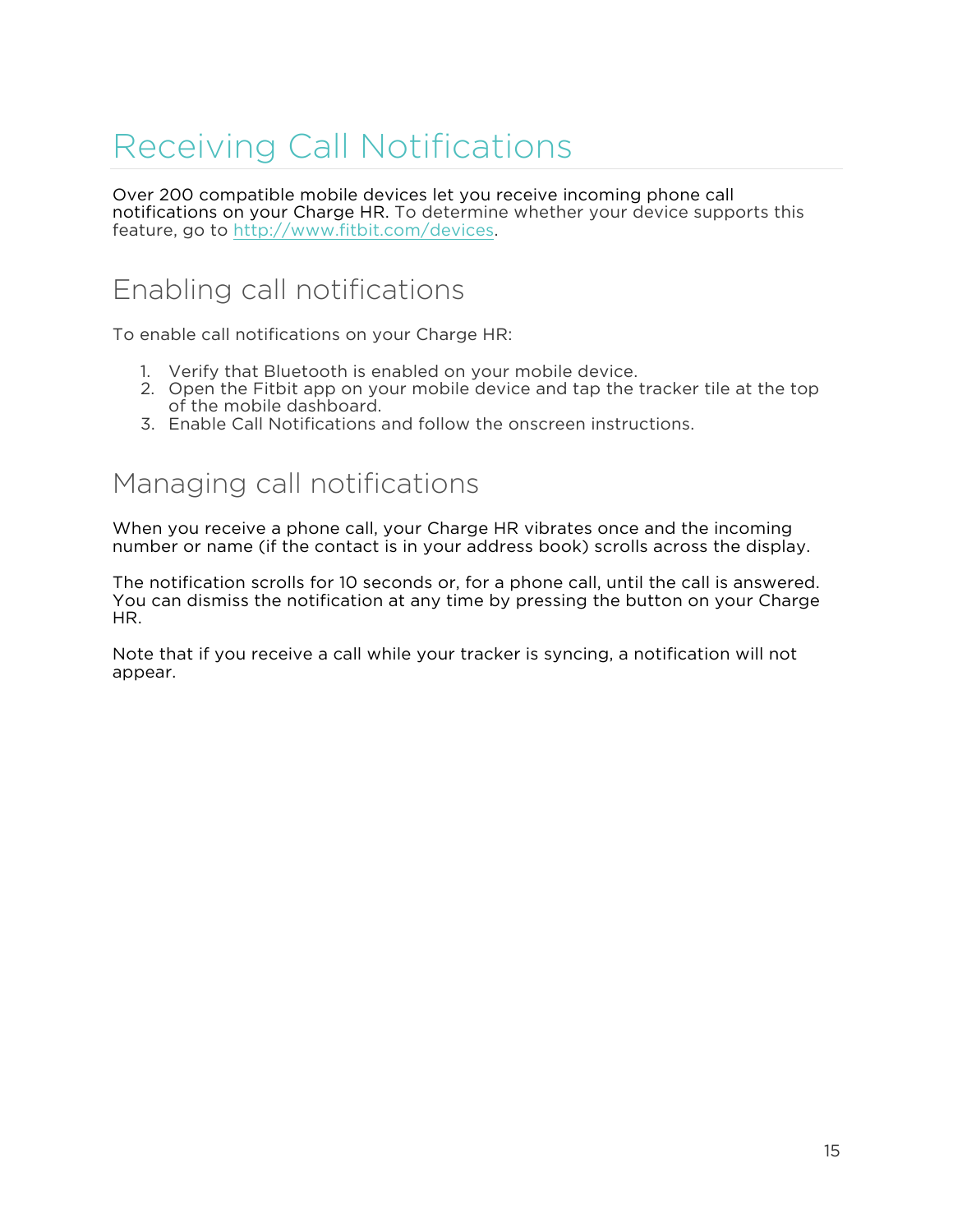# <span id="page-19-0"></span>Using your Fitbit.com Dashboard

Fitbit provides you with a free online tool  $-$  the fitbit.com dashboard  $-$  to help track, manage, and evaluate your fitness progress. Use the dashboard to see your progress towards goals, view graphs with historical data, and log food.

#### Browser requirements

| <b>Browser</b> |                             | Mac Version       | Windows<br>Version |
|----------------|-----------------------------|-------------------|--------------------|
|                | Apple Safari                | 5.1.1 and higher  | Not supported      |
|                | Google Chrome               | 12 and higher     | 12 and higher      |
|                | Microsoft Internet Explorer | Not supported     | 8 and higher       |
|                | Mozilla Firefox             | 3.6.18 and higher | 3.6.18 and higher  |

### Adding and removing tiles

Information on the dashboard appears in tiles with each tile providing information about a different stat. Add or remove tiles to customize the dashboard. If you remove a tile, you can add it back at any time.

To add a tile:

- 1. Click the grid icon on the upper left side of the dashboard.
- 2. Check the tile(s) you want to add, then click Done.

To delete a tile:

- 1. Hover over a tile until you see the gear icon at the lower left.
- 2. Click the gear icon, then click Remove Tile.
- 3. When prompted, confirm that you want to remove the tile.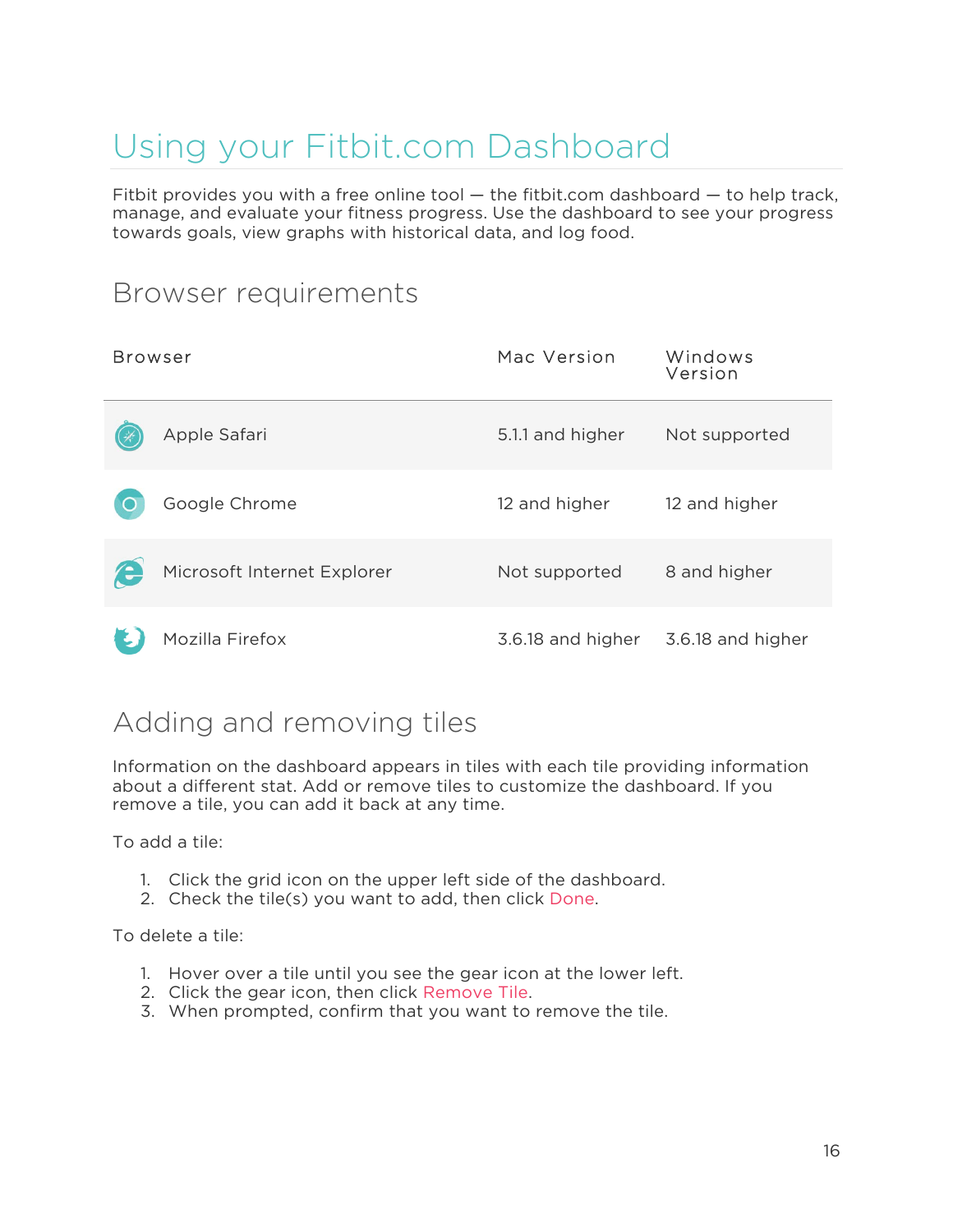#### Device info

To see the time your tracker last synced, its battery level, and any upcoming alarms, click the gear icon in the top-right corner of the page.

#### Managing your tracker from fitbit.com

To manage your tracker from fitbit.com, click the gear icon in the top-right corner of the page and choose Settings from the left sidebar.

Using the navigation tabs you can find and change a variety of settings:

- Display Settings: Hide and show items to customize what you see on your tracker's OLED display. You can also drag items up and down to change the order in which they appear.
- Daily Goal Progress: Choose which goal you want your Charge HR to track for you throughout the day. You can edit the value of this goal from the Fitbit app or on the fitbit.com dashboard.
- Tap Gesture: If you want your Charge HR to respond to taps, choose which stat you want to appear when you double tap your device.
- Clock Display: Choose from four different clock styles.
- Dominant Hand: To get the most accurate data readings, choose which wrist you wear your tracker on.
- Heart Rate Tracking: Specify Auto, On, or Off. The default setting of Auto is appropriate for most people; it indicates that the heart rate tracker is active when you're wearing your tracker and inactive when you're not. If there are times when your heart rate isn't being tracked even though you're wearing your Charge HR, you can choose On. If you aren't interested in heart rate tracking or want to maximize battery life, you can choose Off.
- Sleep Tracking: Set the sensitivity of your sleep tracking by changing this setting. The Normal setting, which is the default, is appropriate for most people. If you are a sound sleeper, you can choose Sensitive to capture the smallest movements of your body.
- Silent Alarms: Add, edit and delete silent alarms on your tracker.
- Heart Rate Zones: Accept the default zones or specify a custom zone.

You must sync your tracker to apply any changed settings.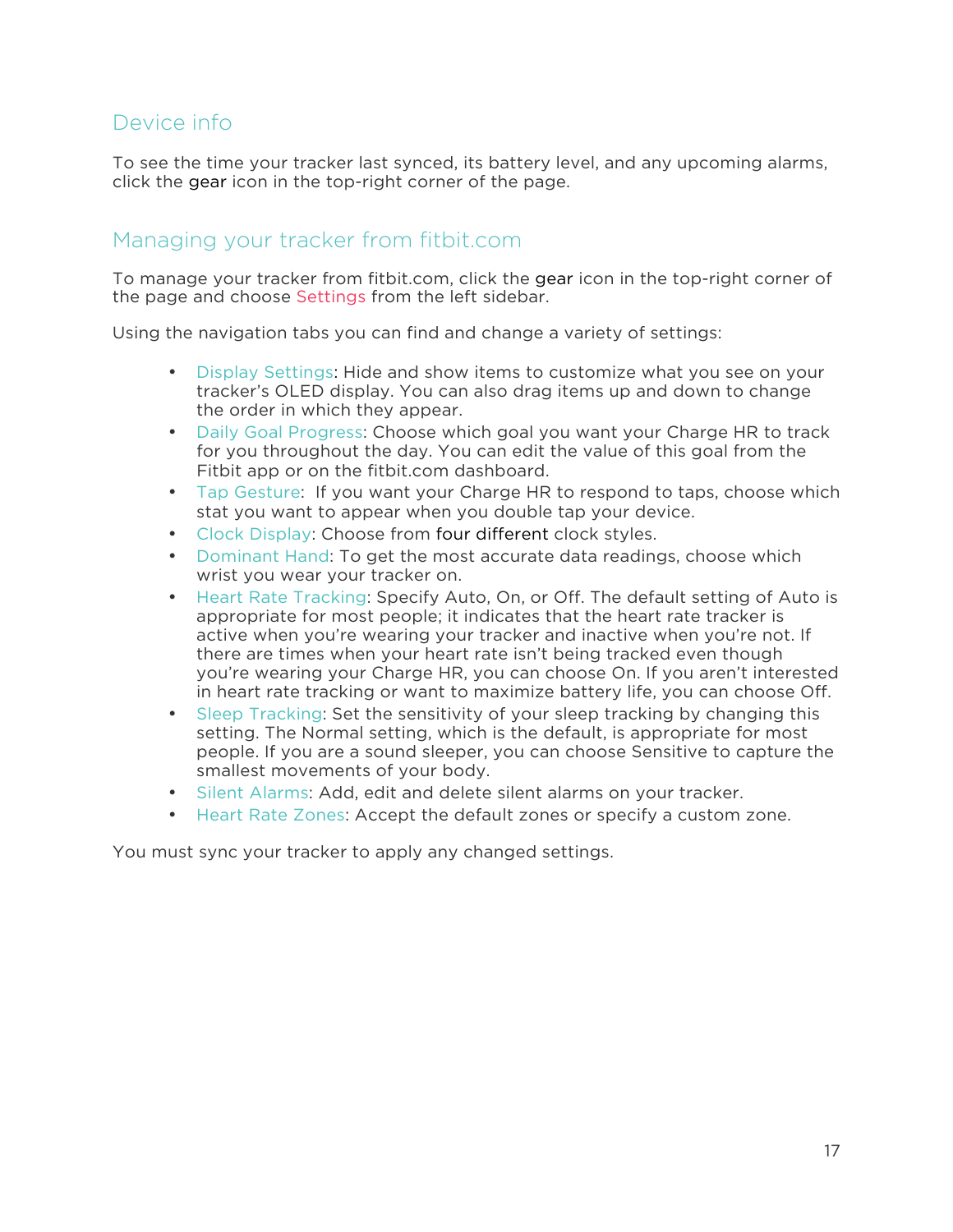# <span id="page-21-0"></span>Updating your Fitbit Charge HR

Free feature enhancements and product improvements are occasionally made available with firmware updates provided through Fitbit Connect or the Fitbit app. We recommend keeping your Charge HR up to date.

Updating your Charge HR takes several minutes and is demanding on the battery. We recommend that you charge your Charge HR before updating or while the update is in progress.

To update your Charge HR using Fitbit Connect:

- 1. Make sure the wireless sync dongle is plugged in and your tracker is nearby.
- 2. Click the Fitbit Connect icon located near the date and time on your computer.
- 3. Click Open Main Menu and choose Check for device update.
- 4. Log in to your account and give Fitbit Connect a moment to look for your Charge HR.

If an update is found, Fitbit Connect will begin downloading and installing the update. A progress bar appears on your computer screen and on the tracker while the update is in progress.

Fitbit Connect displays a confirmation screen when the update is complete.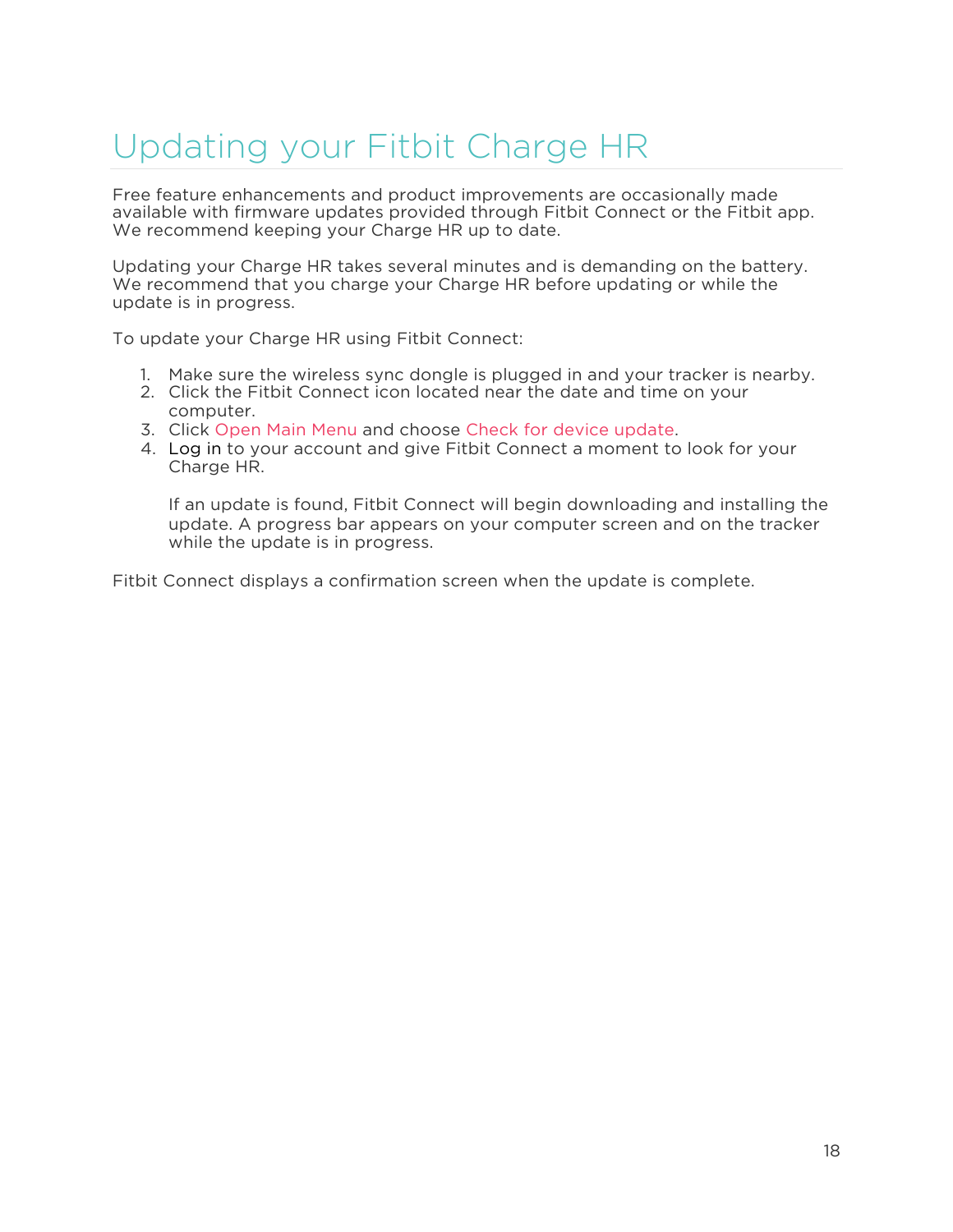# <span id="page-22-0"></span>Troubleshooting Fitbit Charge HR

If you experience one of the following problems, it may be fixed by restarting your tracker:

- It isn't syncing
- It doesn't respond even when in a charger
- It isn't tracking your steps
- It isn't responding to button presses

Note that restarting your tracker does not delete any data.

To restart your Charge HR:

- 1. Plug your charging cable into your computer and attach the Charge HR to the cable.
- 2. When your tracker starts charging, press and hold the button for 10 or more seconds until the Fitbit logo followed by a version number appears (for example, "V88").
- 3. Let go of the button.

Your Charge HR should now work normally.

For additional troubleshooting suggestions or to contact Customer Support, see http://help.fitbit.com.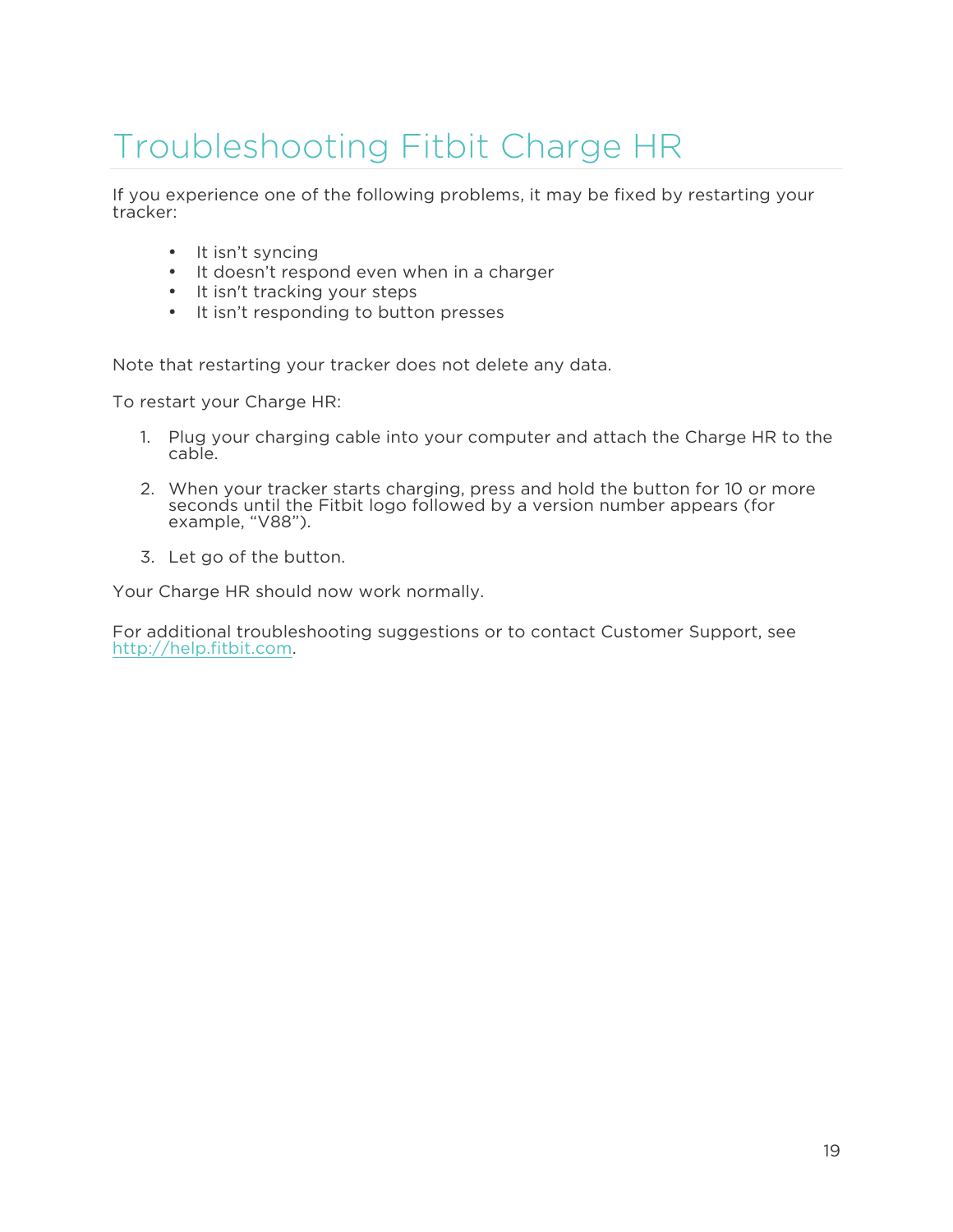# <span id="page-23-0"></span>Fitbit Charge HR General Info & Specifications

#### Sensors and motors

Your Charge HR uses a MEMS 3-axis accelerometer to measure your motion patterns and determine your steps taken, distance traveled, calories burned, and sleep quality. Charge HR also contains:

- An altimeter, which measures floors climbed
- A vibration motor, which allows it to vibrate when alarms go off, when you reach a goal, and when you receive call notifications
- An optical heart rate tracker, which measures your beats per minute (BPM) at rest and when you are exercising

#### **Battery**

Charge HR contains a rechargeable lithium-polymer battery.

#### Memory

Charge HR holds detailed minute-by-minute information for the most recent 7 days and 30 days of daily summaries. Heart rate data is stored at one-second intervals when in exercise mode and at five-second intervals at all other times.

Your recorded data consists of steps taken, distance traveled, calories burned, floors climbed, active minutes, heart rate, and sleep tracked.

Sync your Charge HR regularly to have the most detailed data available to view on your fitbit.com dashboard.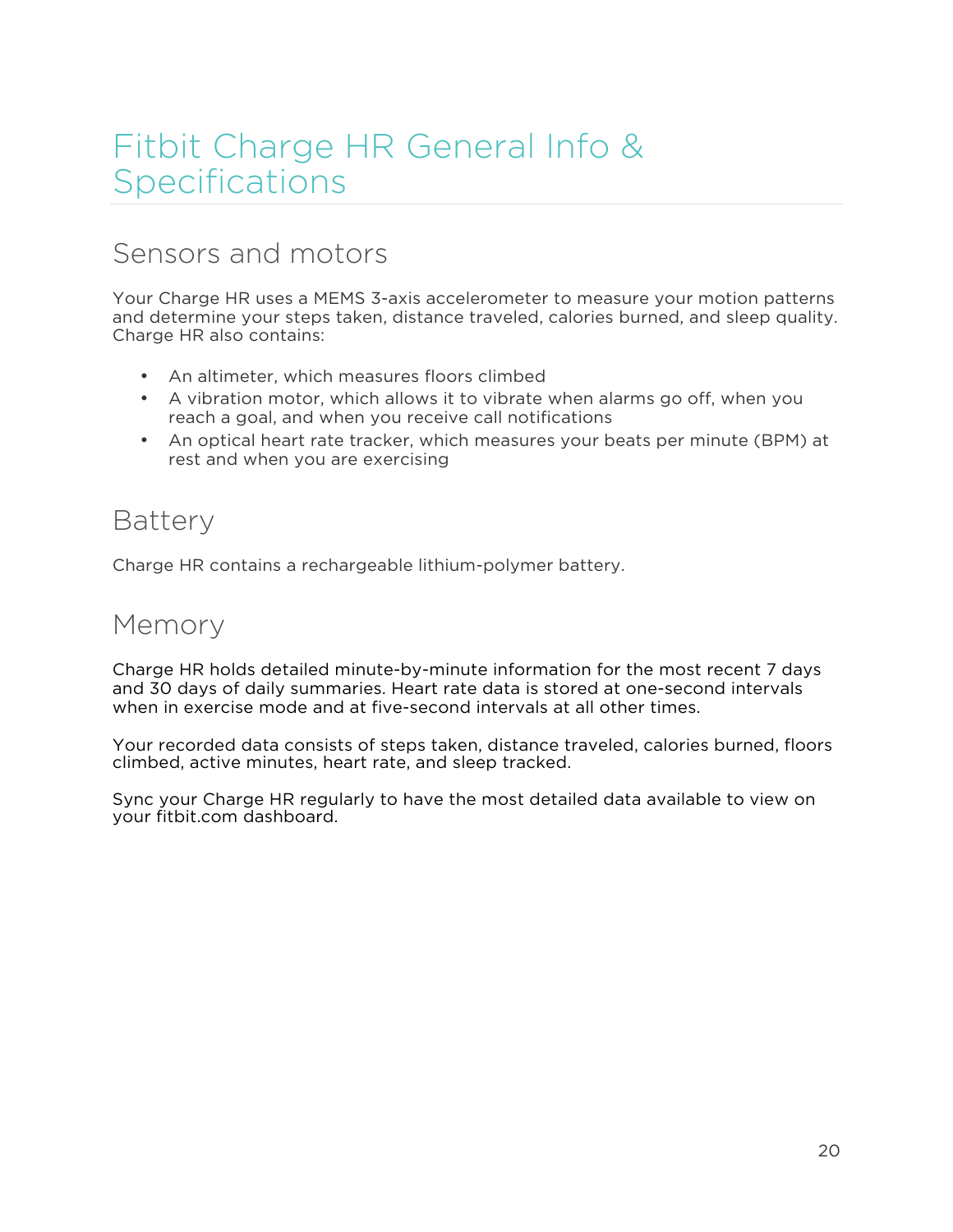<span id="page-24-0"></span>

| Small wristband       | Fits a wrist between 5.5 and 6.7 inches in<br>circumference |
|-----------------------|-------------------------------------------------------------|
| Large wristband       | Fits a wrist between 6.3 and 7.6 inches in<br>circumference |
| Extra large wristband | Fits a wrist between 7.6 and 9.1 inches in<br>circumference |

### Environmental conditions

| <b>Operating Temperature</b> | $-4^{\circ}$ to 113° F<br>$(-20° to 45° C)$             |
|------------------------------|---------------------------------------------------------|
| Non-operating Temperature    | $-22^{\circ}$ to 140° F<br>$(-30° to 60° C)$            |
| Water Resistant              | Splash proof. Do not shower or swim with the<br>device. |
| Maximum Operating Altitude   | 30,000 feet<br>$(9,144 \text{ m})$                      |

### Help

Troubleshooting and assistance for your Charge HR can be found at http://help.fitbit.com.

### Return policy and warranty

Warranty information and the fitbit.com Store Return Policy can be found online at http://www.fitbit.com/returns.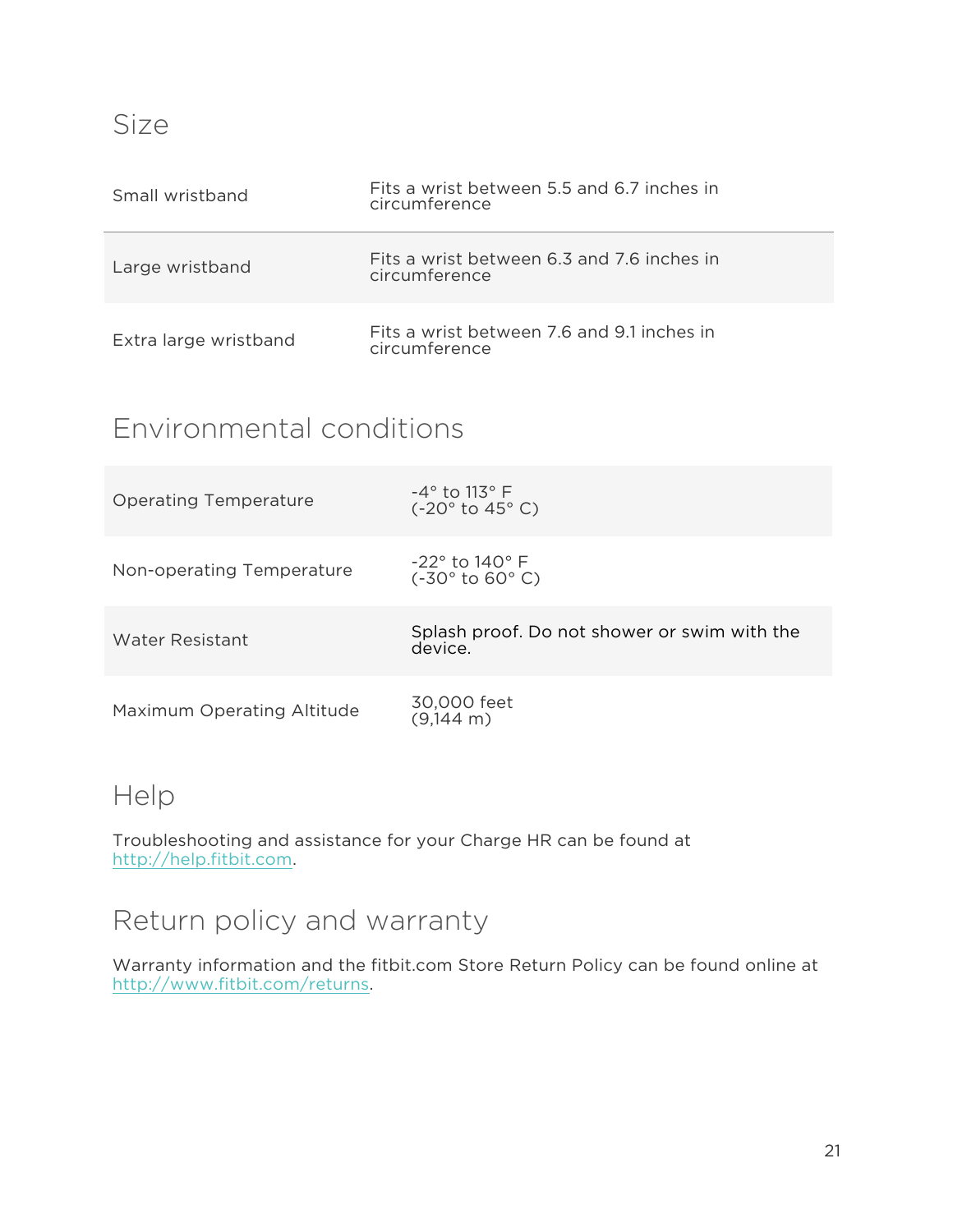# <span id="page-25-0"></span>Regulatory & Safety Notices

Model Name: FB405

#### USA: Federal Communications Commission (FCC) statement

This device complies with FCC part 15 FCC Rules.

Operation is subject to the following two conditions:

- 1. This device may not cause harmful interference and
- 2. This device must accept any interference received, including interference that may cause undesired operation

#### FCC Warning

Changes or modifications not approved by Fitbit, Inc. could void the user's authority to operate the equipment.

Note: This equipment has been tested and found to comply with the limits for a Class B digital device, pursuant to part 15 of the FCC Rules. These limits are designed to provide reasonable protection against harmful interference in a residential installation. This equipment generates, uses and can radiate radio frequency energy and, if not installed and used in accordance with the instructions, may cause harmful interference to radio communications. However, there is no guarantee that interference will not occur in a particular installation. If this equipment does cause harmful interference to radio or television reception, which can be determined by turning the equipment off and on, the user is encouraged to try to correct the interference by one or more of the following measures:

- Reorient or relocate the receiving antenna
- Increase the separation between the equipment and receiver
- Connect the equipment into an outlet on a circuit different from that to which the receiver is connected.
- Consult the dealer or an experienced radio/TV technician for help.

This device meets the FCC requirements for RF exposure in public or uncontrolled environments.

#### FCC ID: XRAFB405

### Canada: Industry Canada (IC) statement

This device meets the IC requirements for RF exposure in public or uncontrolled environments.

Cet appareil est conforme aux conditions de la IC en matière de RF dans des environnements publics ou incontrôlée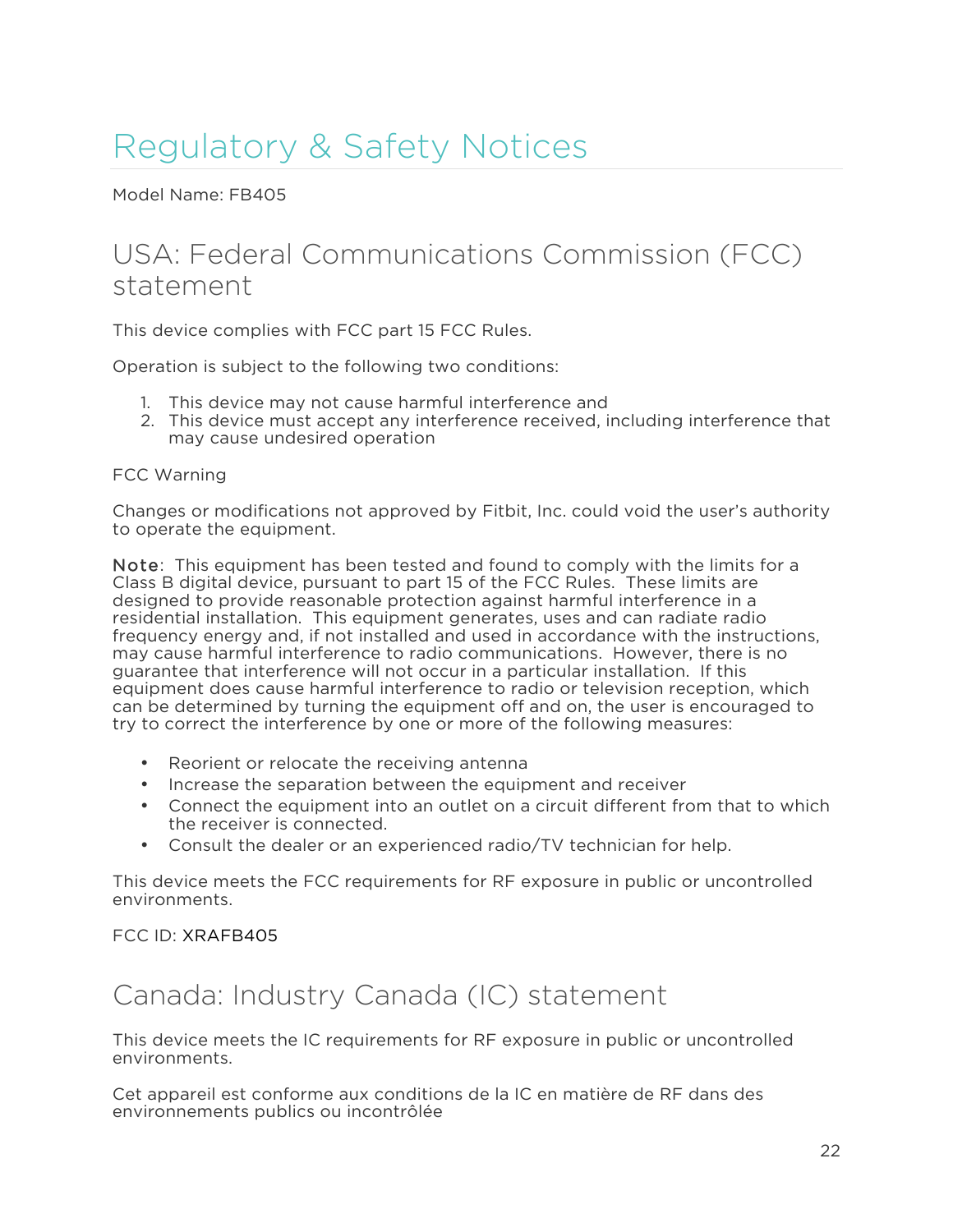<span id="page-26-0"></span>IC Notice to Users in accordance with RSS GEN Issue 3:

This device complies with Industry Canada license exempt RSS standard(s). Operation is subject to the following two conditions:

- 1. this device may not cause interference, and
- 2. this device must accept any interference, including interference that may cause undesired operation of the device

Cet appareil est conforme avec Industrie Canada RSS standard exempts de licence (s). Son utilisation est soumise à Les deux conditions suivantes:

- 1. cet appareil ne peut pas provoquer d'interférences et
- 2. cet appareil doit accepter Toute interférence, y compris les interférences qui peuvent causer un mauvais fonctionnement du dispositive

IC ID: 8542A-FB405

### European Union (EU)

Declaration of Conformity with Regard to the EU Directive 1999/5/EC

Fitbit Inc. is authorized to apply the CE Mark on CHARGE HR, Model FB405, thereby declaring conformity to the essential requirements and other relevant provisions of Directive 1999/5/EC and other applicable Directives.

# $C \in$

Compliant with the standard R&TTE 99/CE/05

Conforme à la norme R&TTE 99/CE/05

Australia and New Zealand

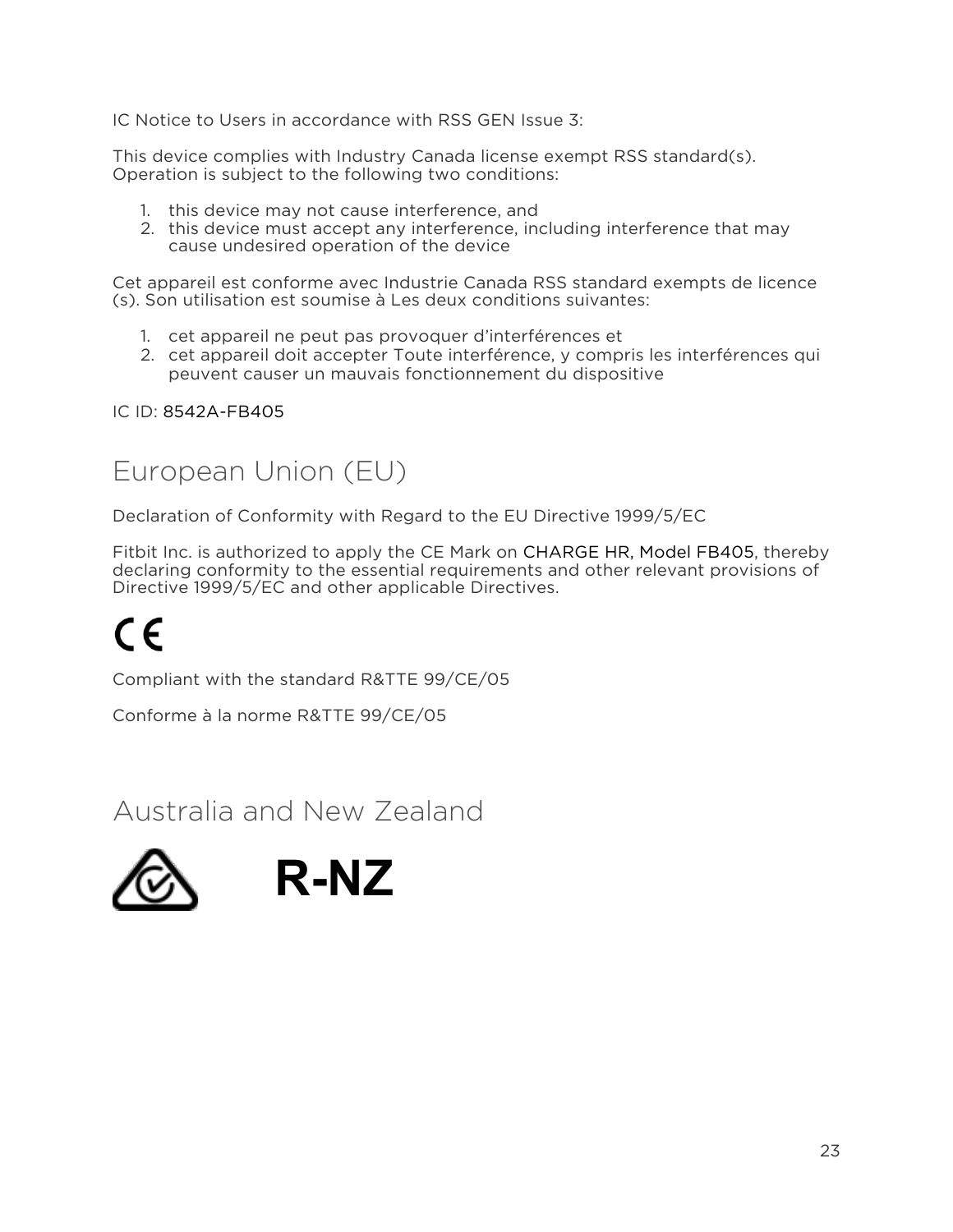# <span id="page-27-0"></span>China



### Wireless sync dongle

| 部件名称                                                 |           | 有毒和危险品     |           |                 |                                                     |                  |
|------------------------------------------------------|-----------|------------|-----------|-----------------|-----------------------------------------------------|------------------|
| <b>Dongle Model</b><br><b>FB150</b>                  | 铅<br>(Pb) | 水银<br>(Hg) | 镉<br>(Cd) | 六价铬<br>(Cr(VI)) | 多溴化苯<br>(PBB)                                       | 多溴化二苯醚<br>(PBDE) |
| 表带和表扣                                                | O         | O          | O         | O               | O                                                   | O                |
| 电子                                                   | Χ         | O          | O         | O               | O                                                   | O                |
| 本表格依据 SJ/T 11364 的规定编制                               |           |            |           |                 |                                                     |                  |
| 0: 表示该项目中涉及的所有物料, 其包含的有害物质的含量低于 GB/T 26572. 标准的限制要求. |           |            |           |                 | X: 表示该项目中涉及的所有物料中至少有一种, 其包含的有害物质的含量高于 GB/T 26572. 标 |                  |

#### Charge HR

| 部件名称                                                                           | 有毒和危险品    |            |           |                 |               |                  |
|--------------------------------------------------------------------------------|-----------|------------|-----------|-----------------|---------------|------------------|
| <b>Charge HR Model</b><br><b>FB405</b>                                         | 铅<br>(Pb) | 水银<br>(Hg) | 镉<br>(Cd) | 六价铬<br>(Cr(VI)) | 多溴化苯<br>(PBB) | 多溴化二苯醚<br>(PBDE) |
| 表带和表扣                                                                          | O         | O          | $\circ$   | O               | O             | O                |
| 电子                                                                             | X         | $\circ$    | $\circ$   | $\circ$         | $\circ$       | O                |
| 本表格依据 SJ/T 11364 的规定编制<br>0: 表示该项目中涉及的所有物料, 其包含的有害物质的含量低于 GB/T 26572. 标准的限制要求. |           |            |           |                 |               |                  |
| X: 表示该项目中涉及的所有物料中至少有一种, 其包含的有害物质的含量高于 GB/T 26572. 标<br>准的限制要求.                 |           |            |           |                 |               |                  |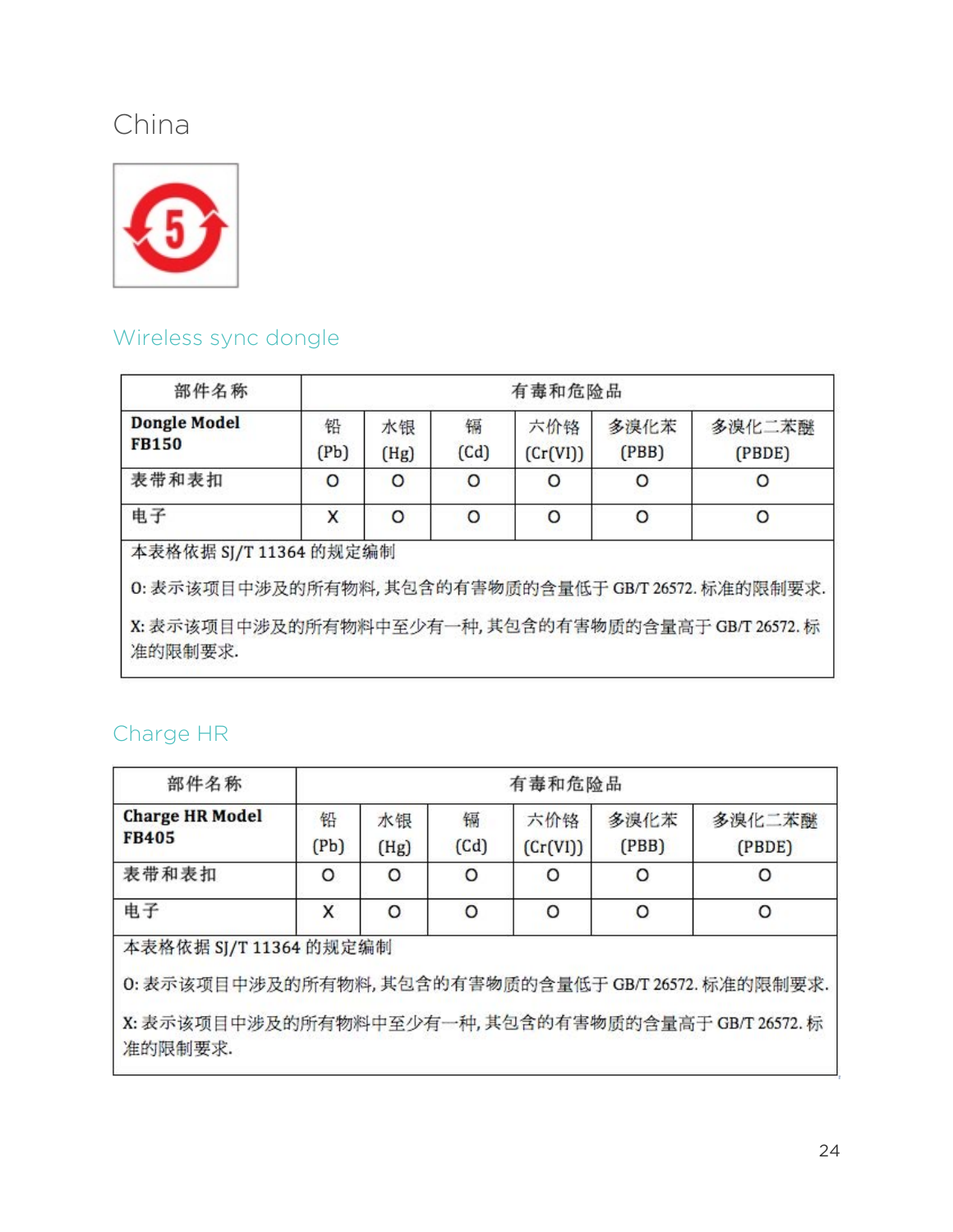<span id="page-28-0"></span>Mexico



IFETEL: RCPFIFB14-1756

Israel

אישור התאמה 51-44495 אי לבצע כל שינוי טכני בחלק המודולארי של המוצר.

Serbia



H005 15

South Africa



APPROVED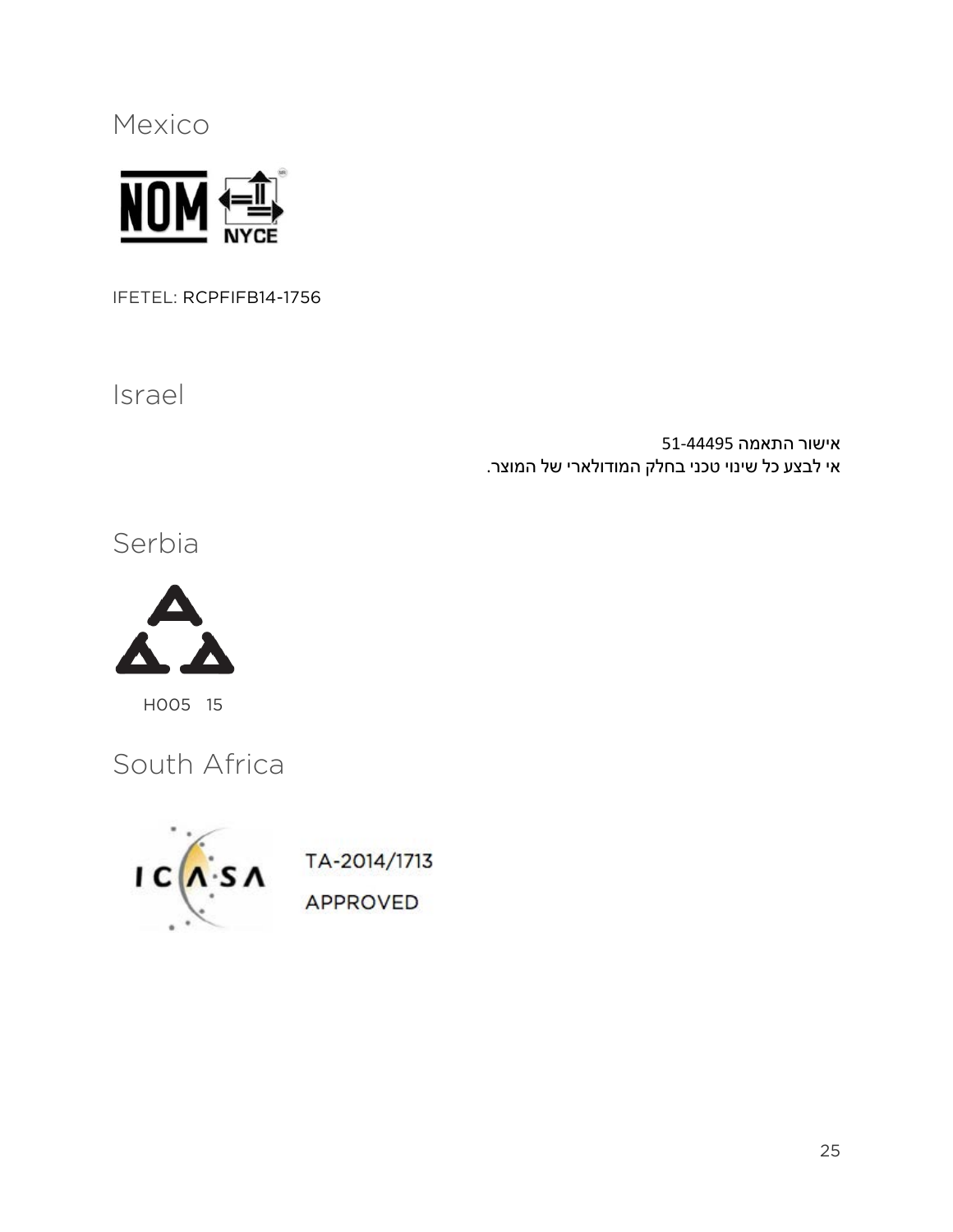### <span id="page-29-0"></span>South Korea

|                                                   | 클래스 B 장치 (가정 사용을위한 방송 통신 기기) : EMC 등록 주로 가정용 (B 급)으로하고, 모든 지역에서 사용할 수 있습니다 |  |  |
|---------------------------------------------------|----------------------------------------------------------------------------|--|--|
| 얻을이 장치.                                           |                                                                            |  |  |
| " 해당 무선설비는 전파혼신 가능성이 있으므로 인명안전과 관련된 서비스는 할 수 없습니! |                                                                            |  |  |
| -. 사용 주파수 (Used frequency): 2402 MHz-2480 MHz     |                                                                            |  |  |
| -. 채널수 (The number of channels): 40               |                                                                            |  |  |
| -. 공중선전계강도 (Antenna power): 1.7dBi                |                                                                            |  |  |
| -. 변조방식 (Type of the modulation): Digital         |                                                                            |  |  |
| -. 안테나타입 (Antenna type):                          | Vertical                                                                   |  |  |
| -. 출력 (Output power):                             | $2.1$ d $Bm$                                                               |  |  |
| -. 안테나 종류 (Type of Antenna):                      | Stamped Metal                                                              |  |  |
| KCC approval information                          |                                                                            |  |  |
|                                                   | 1) Equipment name (model name) : 무선데이터통신시스템용 특정소출력무선기기 FB405               |  |  |
| 2) Certificate number:                            | MSIP-CRM-XRA-FB405                                                         |  |  |
| 3) Applicant:                                     | Fitbit, Inc.                                                               |  |  |
| 4) Manufacture:                                   | Fitbit, Inc.                                                               |  |  |
| 5) Manufacture / Country of origin:               | P.R.C.                                                                     |  |  |

# Singapore

Complies with IDA Standards DA00006A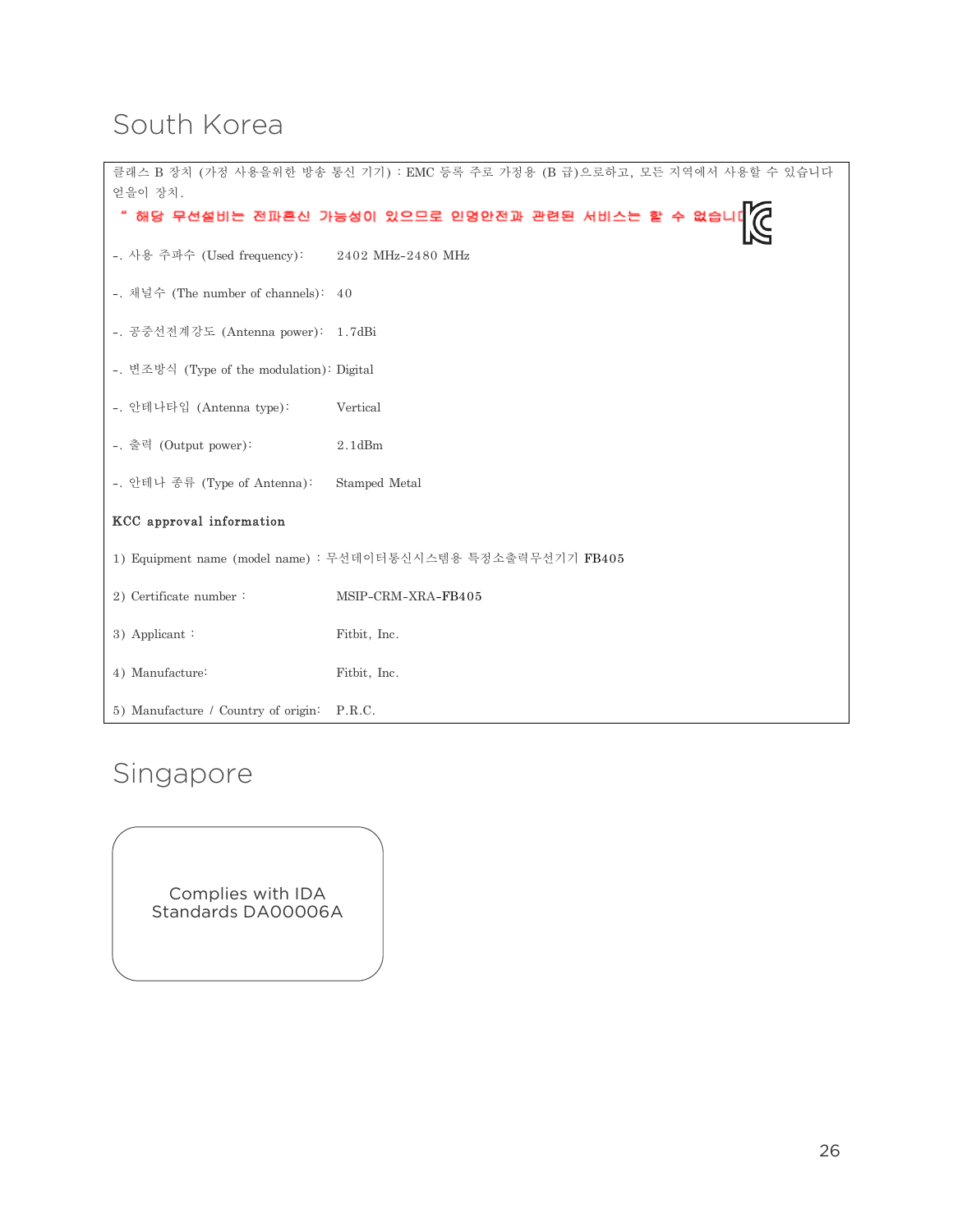#### <span id="page-30-0"></span>Taiwan

Wireless sync dongle



Charge HR



注意!

依據 低功率雷波輻射性雷機管理辦法

第十二**條 經**型式認證合格之低功率射頻電機,非經許可,公司、商號或使用者均不得擅自變更頻 率、加大功率或變更原設計之特性及功能

第十四條

低功率射**頻電機**之使用不得影**響飛**航安全及干擾合法通信;**經發現**有干**擾現象時,應**立即停用, 並改善至無干擾時方得繼續使用。

前頂合法通信, 指依電信法規定作業之無線電通信。

低功率射**頻電機須**忍受合法通信或工**業**、科學及醫療用電波輻射性電機設備之干擾。

#### Russia

CUSTOMS UNION CERTIFICATION

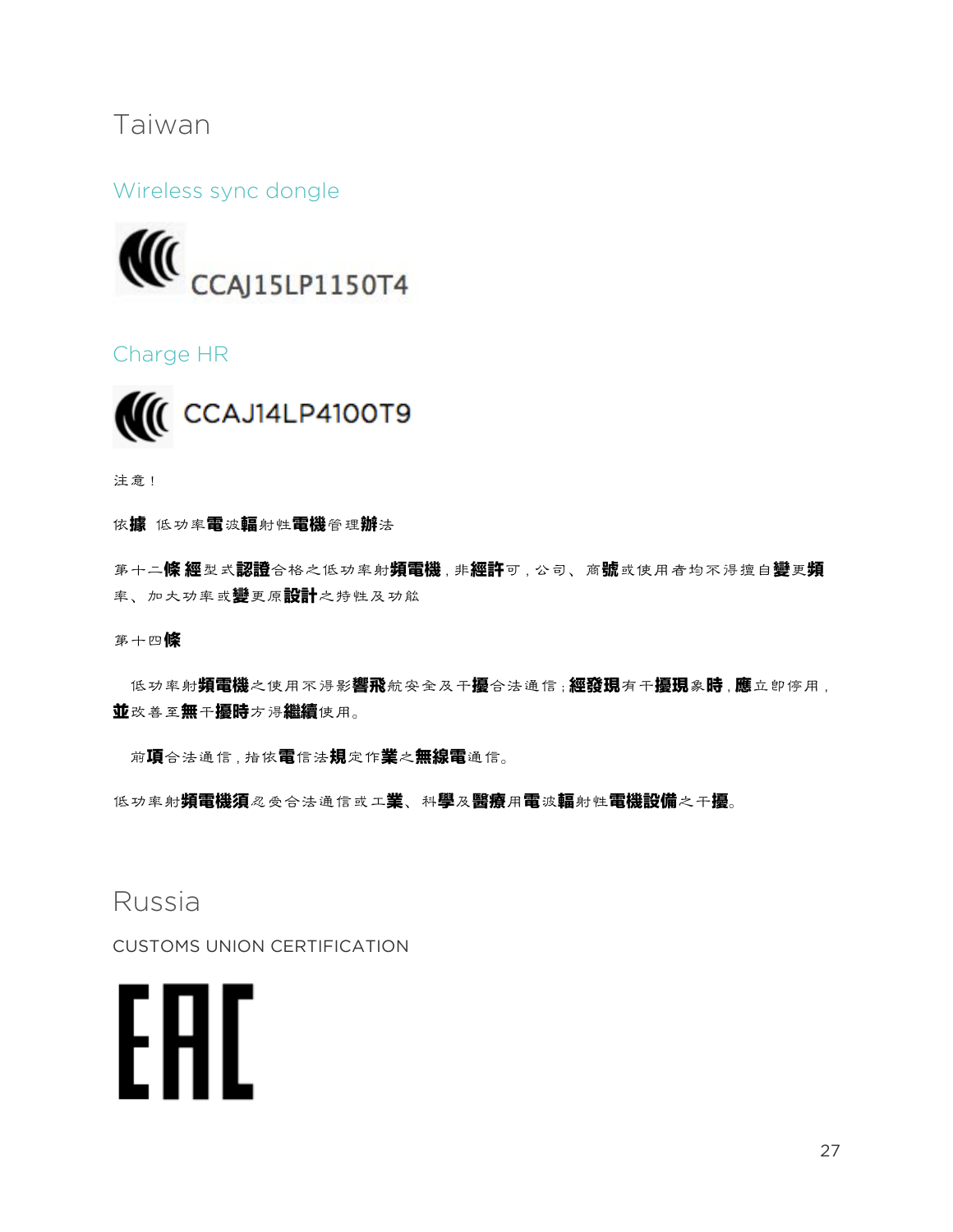### <span id="page-31-0"></span>United Arab Emirates



### Safety statement

This equipment has been tested to comply with safety certification in accordance with the specifications of EN Standard: EN60950-1:2006 + A11:2009 + A1:2010 + A12: 2011.

#### Important safety instructions

#### **Cautions**

- Prolonged contact may contribute to skin irritation or allergies in some users. If you notice any signs of skin redness, swelling, itchiness, or other skin irritation, please discontinue use or wear the product clipped over a piece of clothing. Continued use, even after symptoms subside, may result in renewed or increased irritation. If symptoms persist, consult your doctor.
- The device contains electrical equipment that could cause injury if not handled properly.
- This product is not a medical device, and is not intended to diagnose, treat, cure, or prevent any disease.
- Maps, directions, and other GPS or navigation data, including data relating to your current location, may be unavailable, inaccurate, or incomplete.
- Consult your doctor before beginning or modifying any exercise program.
- Consult your doctor before use if you have any preexisting conditions that might be affected by your use of this Fitbit product.
- Do not check call notifications or other data on the product's display while driving or in other situations where distractions could be hazardous.
- This product is not a toy. Do not allow children or pets to play with your Fitbit product. The product contains small components that can be a choking hazard.
- Your Fitbit product is splash and rain proof. It should not be worn while showering or swimming.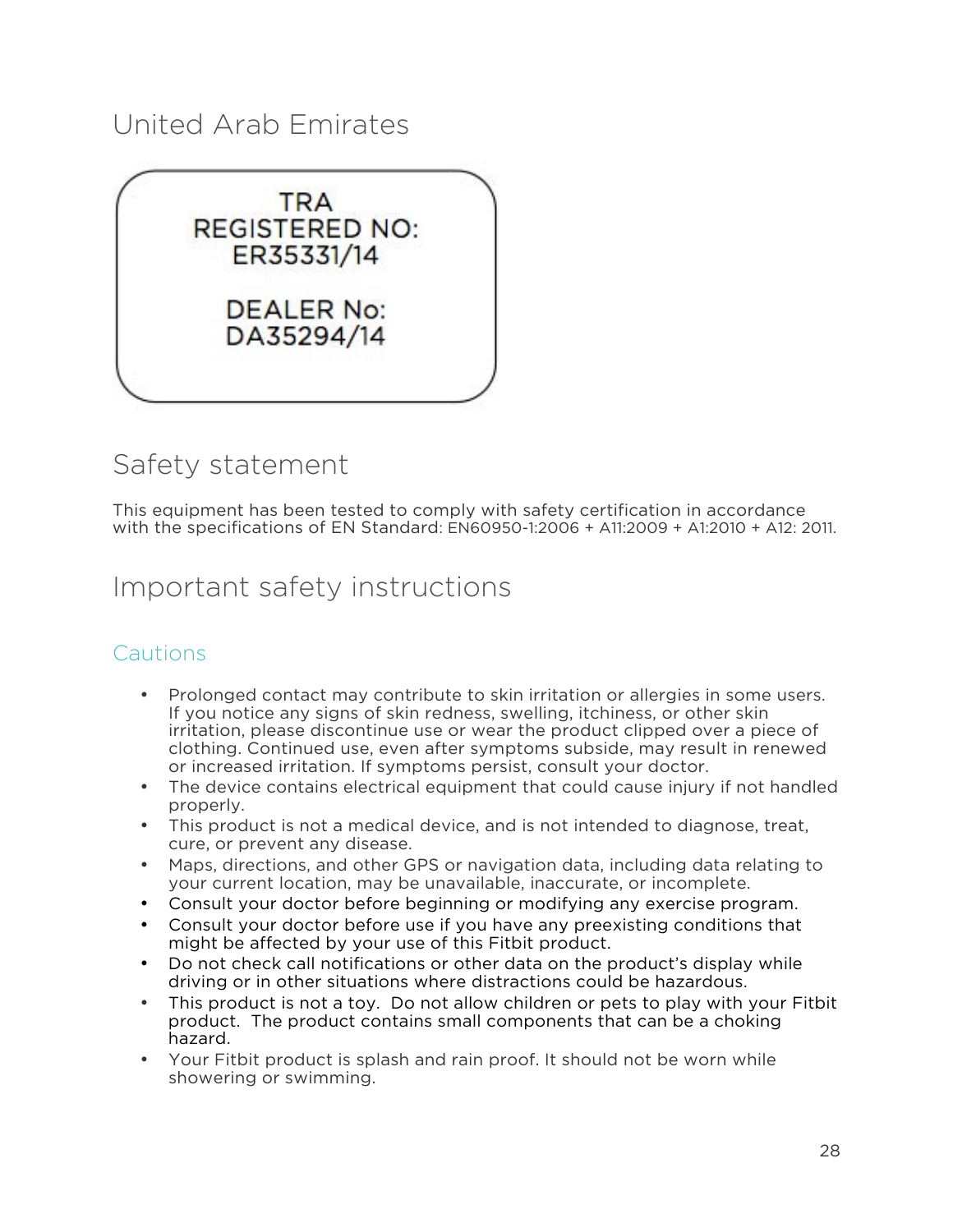- PurePulse™ products have a heart rate tracking feature that may pose risks to users with certain health conditions. Consult your doctor prior to use if you:
	- o Have a medical or heart condition.
	- o Are taking any photosensitive medicine.
	- o Have epilepsy or are sensitive to flashing lights.
	- o Have reduced circulation or bruise easily.

#### Care and wearing tips

- Clean and dry your Fitbit product regularly, particularly in areas in contact with the skin. Use a clean, damp cloth. Do not wash the product under a faucet.
- Wear your Fitbit product loosely enough to allow air circulation.
- Use skin care products sparingly on the areas of the skin covered by your Fitbit product.
- Take the product off from time to time to clean it and allow for your skin to be uncovered
- Do not open the enclosure or disassemble your Fitbit product.
- Do not use your Fitbit product if the display is cracked.
- Substances in this product and its battery may harm the environment or cause injury if handled and disposed of improperly.
- Do not place your Fitbit product in a dishwasher, washing machine, or dryer.
- Do not expose your Fitbit product to extremely high or low temperatures.
- Do not use your Fitbit product in a sauna or steam room.
- Do not leave your Fitbit product in direct sunlight for an extended period of time.
- Do not dispose of your Fitbit product in a fire. The battery could explode.
- Do not use abrasive cleaners to clean your Fitbit product.
- Do not wear your Fitbit product while charging it.
- Do not charge your Fitbit product while it is wet.
- Remove your Fitbit product if it feels warm or hot.

#### Built-in battery precautions

- Your Fitbit product features a built-in battery, which is not user replaceable. Tampering with your product or attempting to open it will void the warranty and can result in a safety hazard.
- Use only the charger cable that shipped with your product to charge the battery.
- Charge the battery using a computer, powered hub, or power supply that is certified by a recognized testing laboratory.
- Charge the battery in accordance with the instructions supplied with this guide.
- Your product uses a California Energy Commission battery charger.